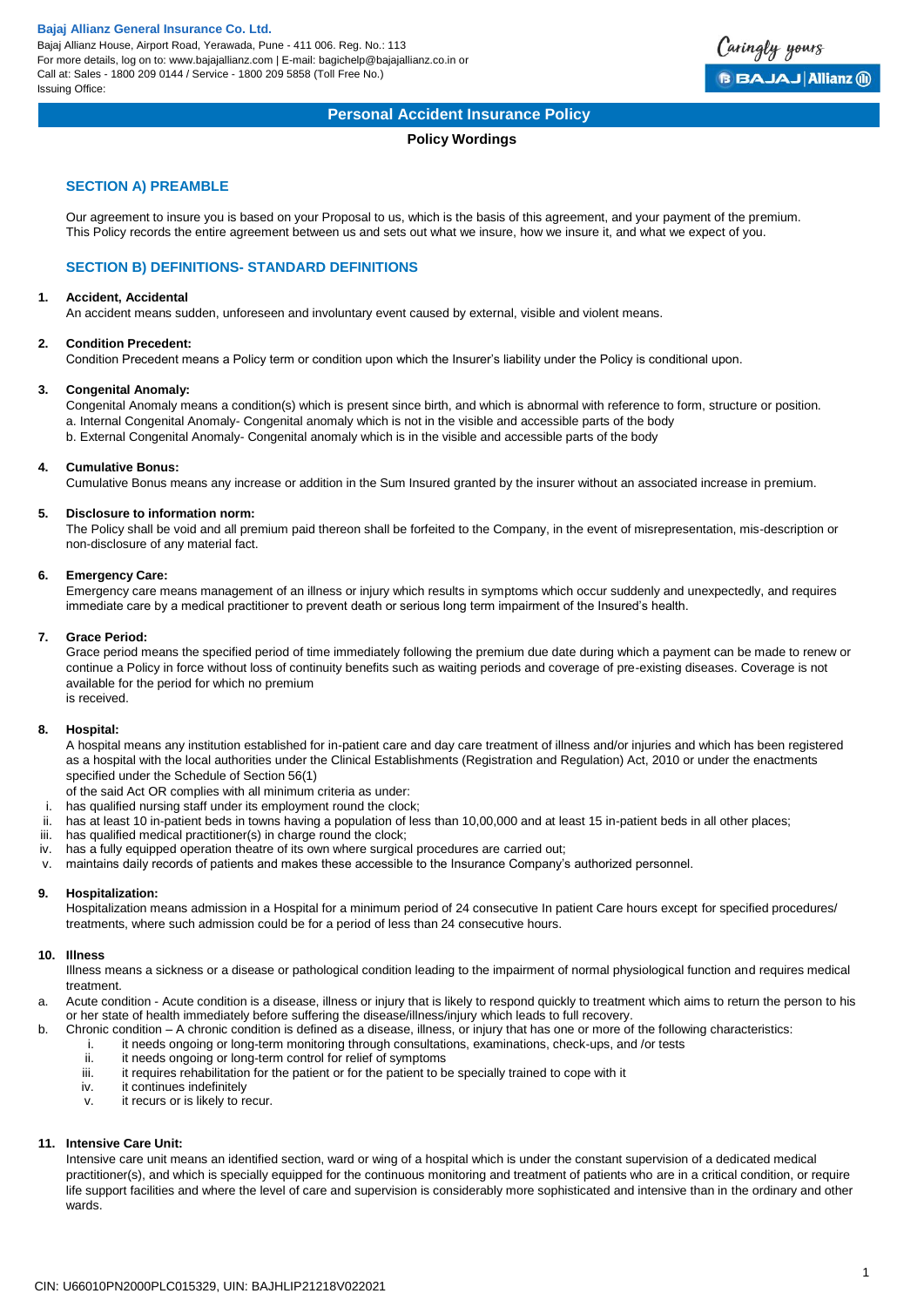Bajaj Allianz House, Airport Road, Yerawada, Pune - 411 006. Reg. No.: 113 For more details, log on to: www.bajajallianz.com | E-mail: bagichelp@bajajallianz.co.in or Call at: Sales - 1800 209 0144 / Service - 1800 209 5858 (Toll Free No.) Issuing Office:



# **Personal Accident Insurance Policy**

#### **12. ICU Charges:**

ICU (Intensive Care Unit) Charges means the amount charged by a Hospital towards ICU expenses which shall include the expenses for ICU bed, general medical support services provided to any ICU patient including monitoring devices, critical care nursing and intensivist charges.

#### **13. Injury/Bodily Injury**

Injury means accidental physical bodily harm excluding illness or disease solely and directly caused by external, violent and visible and evident means which is verified and certified by a Medical Practitioner.

#### **14. Inpatient Care**

Inpatient care means treatment for which the Insured has to stay in a hospital for more than 24 hours for a covered event.

#### **15. Medical Advice:**

Medical advice means any consultation or advice from a Medical Practitioner including the issuance of any prescription or follow up prescription.

#### **16. Medical expenses:**

Medical Expenses means those expenses that an Insured has necessarily and actually incurred for medical treatment on account of Illness or Accident on the advice of a Medical Practitioner, as long as these are no more than would have been payable if the Insured had not been Insured and no more than other hospitals or Medical practitioners in the same locality would have charged for the same medical treatment.

#### **17. Medical Practitioner/Doctor/ Physician:**

Medical Practitioner means a person who holds a valid registration from the Medical Council of any State or Medical Council of India or Council for Indian Medicine or for Homeopathy or Ayurvedic and or such other authorities set up by the Government of India or a State Government and is thereby entitled to practice medicine within its jurisdiction; and is acting within its scope and jurisdiction of license.

#### **18. Medically Necessary Treatment:**

Medically necessary treatment means any treatment, tests, medication, or stay in hospital or part of a stay in hospital which

- i. is required for the medical management of the illness or injury suffered by the Insured;<br>ii. must not exceed the level of care necessary to provide safe, adequate and appropriate
- must not exceed the level of care necessary to provide safe, adequate and appropriate medical care in scope, duration, or intensity;
- iii. must have been prescribed by a medical practitioner,
- iv. must conform to the professional standards widely accepted in international medical practice or by the medical community in India.

#### **19. Migration:**

Migration means, the right accorded to health insurance policyholders (including all members under family cover and members of group health insurance policy), to transfer the credit gained for pre-existing conditions and time bound exclusions, with the same insurer.

#### **20. Notification of Claim:**

Notification of claim means the process of intimating a claim to the insurer or TPA through any of the recognized modes of communication.

## **21. OPD treatment**

OPD treatment is one in which the Insured visits a clinic / hospital or associated facility like a consultation room for diagnosis and treatment based on the advice of a Medical Practitioner. The Insured is not admitted as a day care or in-patient.

#### **22. Portability:**

Portability means the right accorded to an individual health insurance policyholder (including all members under family cover) to transfer the credit gained for pre-existing conditions and time-bound exclusions from one insurer to another.

#### **23. Pre-Existing Disease:**

Pre- existing disease means any condition, ailment or injury or disease

- a. That is/are diagnosed by a physician within 48 months prior to the effective date of the policy issued by the insurer or its reinstatement **Or**
- b. For which medical advice or treatment was recommended by, or received from, a physician within 48 months prior to the effective date of the policy issued by the insurer or its reinstatement.

#### **24. Qualified Nurse:**

Qualified nurse means a person who holds a valid registration from the Nursing Council of India or the Nursing Council of any state in India.

#### **25. Reasonable and Customary charges**

Reasonable and Customary charges means the charges for services or supplies, which are the standard charges for the specific provider and consistent with the prevailing charges in the geographical area for identical or similar services, taking into account the nature of the illness / injury involved.

#### **26. Renewal**

Renewal means the terms on which the contract of insurance can be renewed on mutual consent with a provision of grace period for treating the renewal continuous for the purpose of gaining credit for pre-existing diseases, time-bound exclusions and for all waiting periods.

#### **27. Room rent**

Room Rent means the amount charged by a Hospital towards Room and Boarding expenses and shall include the associated medical expenses.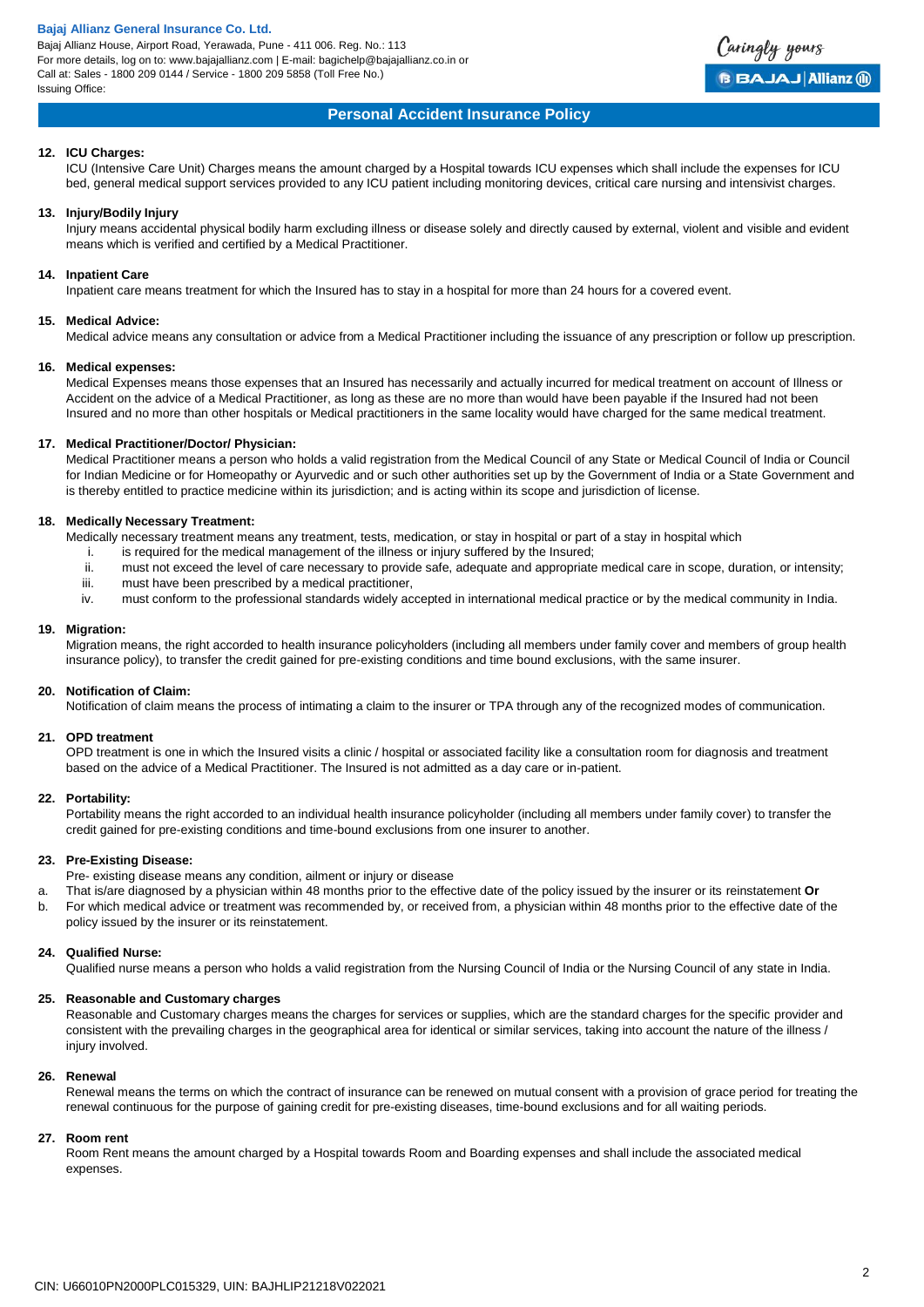Bajaj Allianz House, Airport Road, Yerawada, Pune - 411 006. Reg. No.: 113 For more details, log on to: www.bajajallianz.com | E-mail: bagichelp@bajajallianz.co.in or Call at: Sales - 1800 209 0144 / Service - 1800 209 5858 (Toll Free No.) Issuing Office:



#### **Personal Accident Insurance Policy**

#### **28. Surgery or Surgical Procedure**

Surgery or Surgical Procedure means manual and / or operative procedure (s) required for treatment of an illness or injury, correction of deformities and defects, diagnosis and cure of diseases, relief from suffering and prolongation of life, performed in a hospital or day care centre by a medical practitioner.

#### **29. Unproven/Experimental treatment**

Unproven/Experimental treatment means treatment, including drug Experimental therapy, which is not based on established medical practice in India, is treatment experimental or unproven.

## **SECTION B) DEFINITIONS- SPECIFIC DEFINITIONS**

#### **1. Contribution**

Contribution is essentially the right of an insurer to call upon other insurers liable to the same insured to share the cost of an indemnity claim on a rateable proportion of Sum Insured.

This clause shall not apply to any Benefit offered on fixed benefit basis.

#### **2. Daily Allowance**

Means the amount and period specified in the Schedule.

#### **3. Limit of Indemnity**

Limit of Indemnity represents Our maximum liability to make payment for each and every claim per person and collectively for all persons mentioned in the Schedule during the policy period and means the amount stated in the Schedule against each Cover and subject to the limits specified in Section C

#### **4. Named Insured/ Insured:**

Insured means the persons, or his Family members, named in the Schedule

#### **5. Nominee**

Nominee is the person selected by the policyholder to receive the benefit in case of death of the insured thus giving a valid discharge to the insurer on settlement of claim under an insurance policy.

#### **6. Occupation**

Your occupation as shown in the Schedule

#### **7. Permanent Total Disability**

Disability Certificate from Civil Surgeon of Government Hospital stating the continuous and permanent:

- Loss of the sight of both eyes
- Physical separation of or the loss of ability to use both hands or both feet
- Physical separation of or the loss of ability to use one hand and one foot
- Loss of sight of one eye and the physical separation of or the loss of ability to use either one hand or one foot

#### **8. Permanent Partial Disability**

Disability Certificate from Civil Surgeon of Government Hospital stating the total and continuous loss or impairment of a body part or sensory organ, with the percentage of disability

#### **9. Policy**

This Policy Document, the Schedule and the Proposal

#### **10. Policy Period**

The period between and including the start and end dates shown in the schedule

#### **11. Proposal**

The proposal form and other information and documentation supplied to us in considering whether and on what terms to offer this insurance

- **12. Schedule** means the schedule and any annexure to it.
- **13. You, Your, yourself/ Your Family** named in the schedule means the person or persons that We insure as set out in the Schedule.
- **14. We, Us, Our, Ours means** the Bajaj Allianz General Insurance Company Limited.

#### **SECTION C) COVERAGES**

#### **Tenure of Policy:** 1year, 2 years or 3 years

#### **What we will pay for**

Our liability to make payment to you for one or more of the events described at 1) to 4) below is limited to the Total Sum Assured, except as we have agreed at 2).

You agree that we shall deduct from any amount we have to pay under 1) to 4) any amount that we have already paid under any of 1) to 4), so that our total payments do not exceed the Total Sum Assured. However, if we become liable to make payment under 1) or 2), then this insurance will cease as far as you are concerned.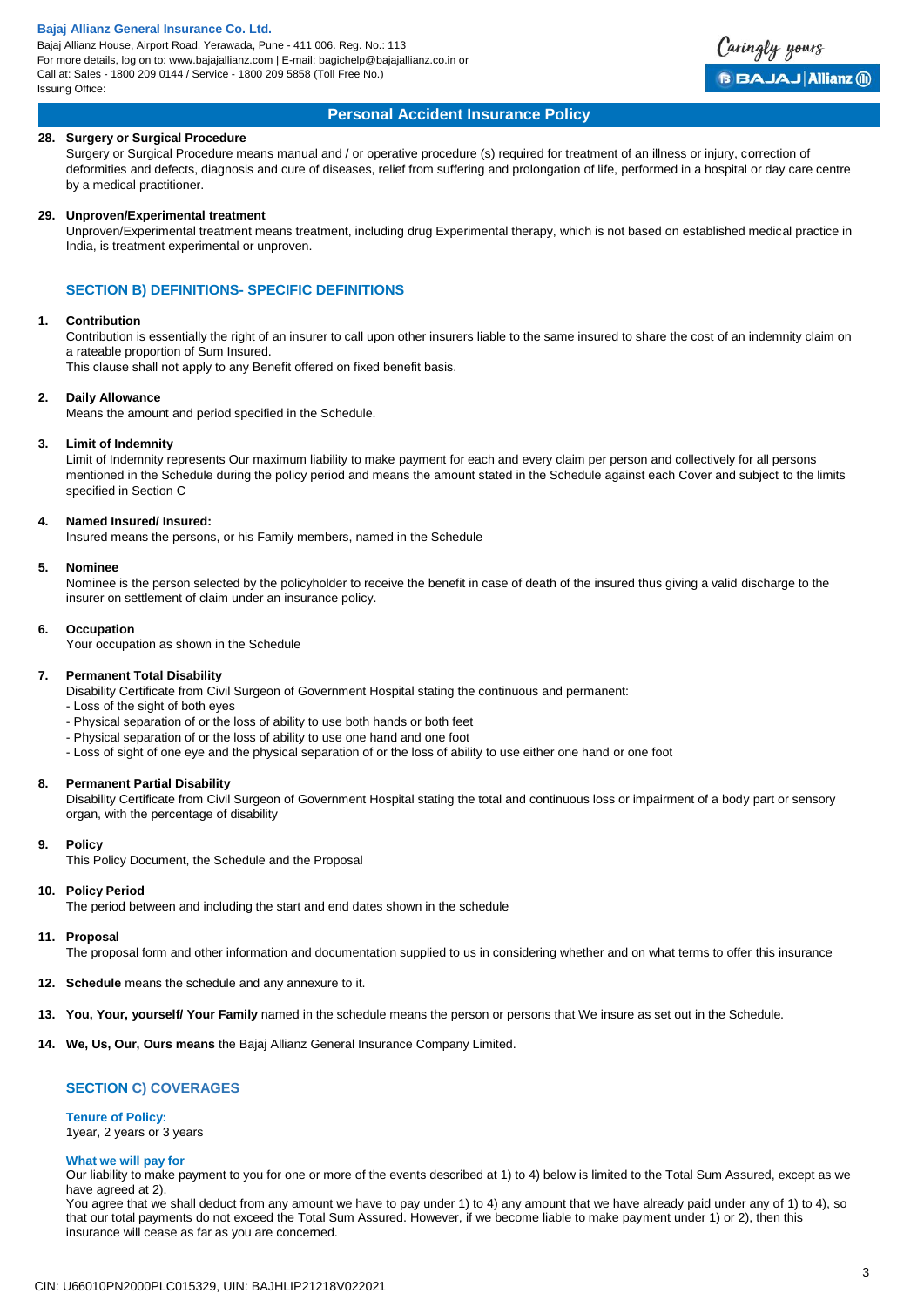Bajaj Allianz House, Airport Road, Yerawada, Pune - 411 006. Reg. No.: 113 For more details, log on to: www.bajajallianz.com | E-mail: bagichelp@bajajallianz.co.in or Call at: Sales - 1800 209 0144 / Service - 1800 209 5858 (Toll Free No.) Issuing Office:



## **Personal Accident Insurance Policy**

#### **1. Death**

We will pay your Nominee 100% of sum assured shown under the Schedule headings Basic. Wider and Comprehensive if during the Policy Period you meet with Accidental Bodily Injury that causes your death within 12 months.

#### **2. Permanent Total Disability**

We will pay you 125% of the sums assured shown under the Schedule headings Wider and Comprehensive if you meet with Accidental Bodily Injury during the Policy Period that causes your Permanent Total Disability within 12 months.

## **3. Permanent Partial Disability**

If you meet with Accidental Bodily Injury during the Policy Period that causes your Permanent Partial Disability within 12 months, we will pay the percentage shown in the table below applied to the sums assured shown under the Schedule headings Wider and Comprehensive.

| An arm at the shoulder joint   | 70% |
|--------------------------------|-----|
| An arm above the elbow joint   | 65% |
| An arm beneath the elbow joint | 60% |
| A hand at the wrist            | 55% |
| A thumb                        | 20% |
| An index finger                | 10% |
| Any other finger               | 5%  |
| A leg above mid-thigh          | 70% |
| A leg up to mid-thigh          | 60% |
| A leg up to beneath the knee   | 50% |
| A leg up to mid-calf           | 45% |
| A foot at the ankle            | 40% |
| A large toe                    | 5%  |
| Any other toe                  | 2%  |
| An eye                         | 50% |
| Hearing of one ear             | 30% |
| Hearing of both ears           | 75% |
| Sense of smell                 | 10% |
| Sense of taste                 | 5%  |

- a. If your permanent partial disability is not listed in the table, then we will pay a proportion of the sum assured shown under the schedule headings wider and Comprehensive. You agree that the amount payable by us will be decided by our medical advisors according to the degree to which your normal functional physical capacity has been impaired.
- b. If you were already suffering from Permanent Partial Disability before the date you met with Accidental Bodily Injury, then the amount we pay will be reduced by that extent You agree that the reduction will be decided by our medical advisors according to the degree of Permanent Partial Disability from which you were already suffering.

#### **4. Temporary Total Disability**

If you suffer Accidental Bodily Injury during the Policy Period which completely prevents you from engaging in your occupation, then we will make a weekly payment to you of 1 % of the sum assured shown under the schedule heading Comprehensive or Rs.5,000/- whichever is lower.

a. We will make the first payment when you satisfy us that the Accidental Bodily Injury has completely prevented you from engaging in your occupation.

b. We will stop making payments when we are satisfied that you can engage in your occupation again, or when we have made payments for a maximum period of 100 weeks from the date you met with the Accidental Bodily Injury, whichever is earlier.

#### **5. Additional Insurance**

#### **a. Transportation**

If we have accepted a claim under 1) for your death, then we will pay towards the actual cost of transporting your remains from the place of death to a hospital, cremation ground or burial ground or to the insured's home. The amount we pay will be limited to the lower of Rs.5,000/- or 2% of the sums assured shown under the schedule headings Basic, Wider and Comprehensive.

#### **b. Children's Education Benefit**

If we have accepted a claim under either 1) or 2), then we will make a one time payment of Rs.5,000/- each towards the cost of education of up to 2 of your dependent children who were under the age of 19 at the date you met with Accidental Bodily Injury.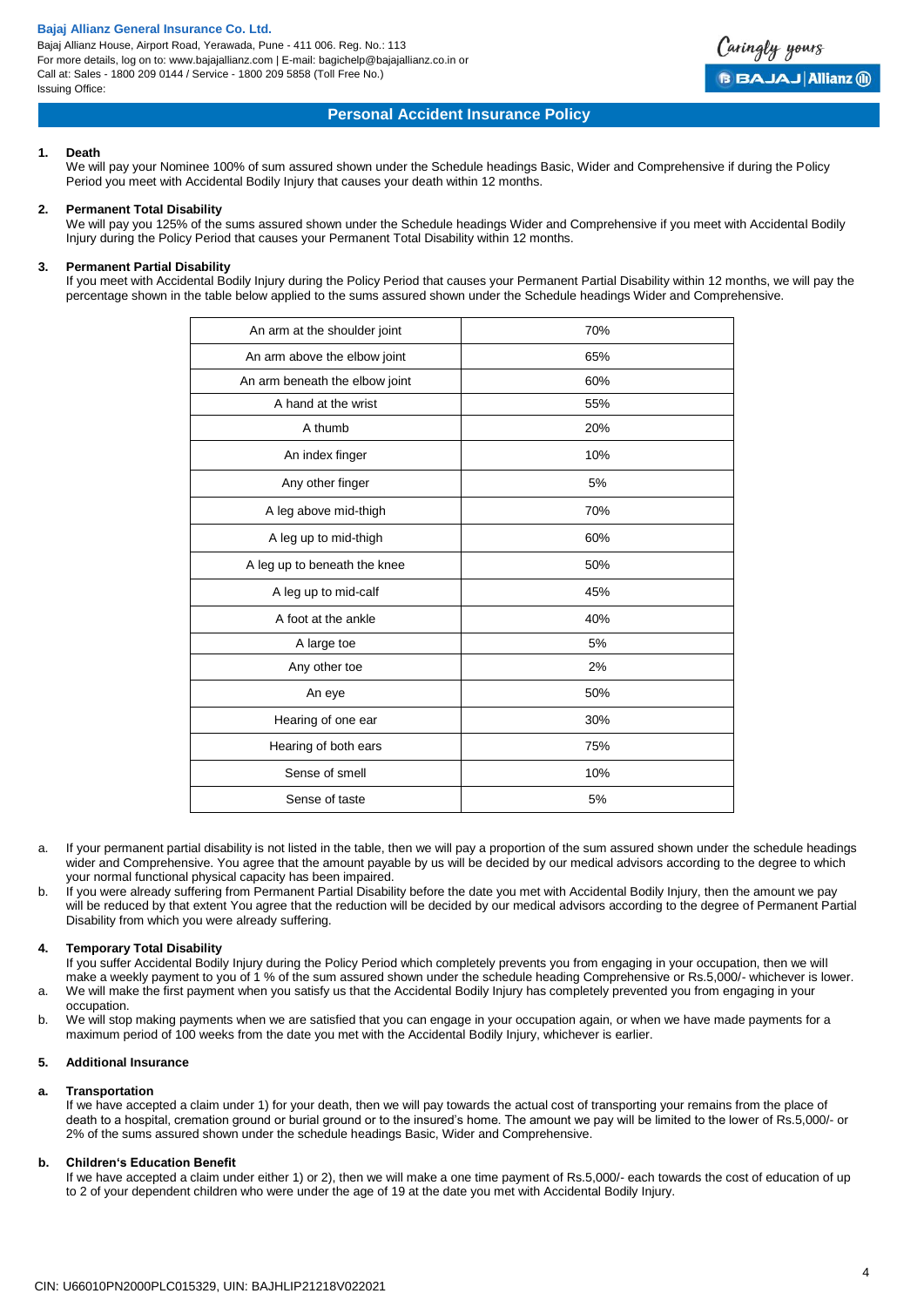Bajaj Allianz House, Airport Road, Yerawada, Pune - 411 006. Reg. No.: 113 For more details, log on to: www.bajajallianz.com | E-mail: bagichelp@bajajallianz.co.in or Call at: Sales - 1800 209 0144 / Service - 1800 209 5858 (Toll Free No.) Issuing Office:



# **Personal Accident Insurance Policy**

#### **6. Optional sections**

# **a. Hospital Confinement Allowance**

(Available if the schedule shows you opted for it)

If we have accepted a claim under 1) to 4), then we will pay RS.1000/- for each complete calendar day that you had to be hospitalized for medical reasons because of the Accidental Bodily Injury you met with. However, the amount we pay will be limited to Rs.30,000/- during the Policy Period even if there is more than one claim.

# **b. Medical Expenses Reimbursement**

(Available if the schedule shows you opted for it)

If we have accepted a claim under 1) to 4), then we will reimburse the costs of necessary medical treatment You had to obtain from a Medical practitioner because of the Accidental Bodily Injury you met with. However, our payment will be limited to 40% of the value of the claim we accepted under 1 to 4 or Rs. 5 Lac whichever is lower.

## **SECTION D) EXCLUSIONS UNDER THE POLICY - STANDARD EXCLUSIONS**

We will not pay for "any event that arises because of, is caused by, or can in any way be linked to any of the following.

#### **1. Maternity (Excl 18)**

- a. Medical Treatment Expenses traceable to childbirth (including complicated deliveries and caesarean sections incurred during hospitalization) except ectopic pregnancy.
- b. Expenses towards miscarriage (unless due to an accident) and lawful medical termination of pregnancy during the policy period.

# **SECTION D) EXCLUSIONS UNDER THE POLICY - SPECIFIC EXCLUSIONS**

We will not pay for "any event that arises because of, is caused by, or can in any way be linked to any of the following.

#### **General Exclusion**

- 1. Accidental Bodily Injury that You meet with:
- a. Through suicide, attempted suicide or self inflicted injury or illness.
- b. While under the influence of liquor or drugs.
- c. Through deliberate or intentional, unlawful or criminal act, error, or omission.
- d. Whilst engaging in aviation or ballooning, whilst mounting into, dismounting from or traveling in any balloon or aircraft other than as a passenger (fare paying or otherwise) in any duly licensed standard type of aircraft anywhere in the world.
- e. Whilst participating as the driver, co-driver or passenger of a motor vehicle during motor racing or trial runs.
- f. As a result of any curative treatments or interventions that you carry out or have carried out on your body.
- g. Arising out of your participation in any naval, military or air force operations whether in the form of military exercises or war games or actual
- engagement with the enemy, Whether foreign or domestic.
- 2. Your consequential losses of any kind or your actual or alleged legal liability.
- 3. Venereal or sexually transmitted diseases.
- 4. War (whether declared or not), civil war, invasion, act of foreign enemies, rebellion, revolution, insurrection, mutiny, military or usurped power, seizure, capture, arrest, restraint or detainment, confiscation or nationalization or requisition of or damage by or under the order of any government or public local authority.
- 5. Nuclear energy, radiation.

# **SECTION E) CONDITIONS - STANDARD GENERAL TERMS AND CLAUSES**

#### **1. Disclosure of information**

The policy shall be void and all premium paid thereon shall be forfeited to the Company in the event of misrepresentation, mis description or non-disclosure of any material fact by the policyholder.

(Explanation: "Material facts" for the purpose of this policy shall mean all relevant information sought by the company in the proposal form and other connected documents to enable it to take informed decision in the context of underwriting the risk)

#### **2. Condition Precedent to Admission of Liability**

The terms and conditions of the policy must be fulfilled by the Insured Person for the Company to make any payment for claim(s) arising under the policy

#### **3. Claim Settlement. (provision for Penal interest)**

- i. The Company shall settle or reject a claim, as the case may be, within 30 days from the date of receipt of last necessary document.
- ii. ln the case of delay in the payment of a claim, the Company shall be liable to pay interest to the policyholder from the date of receipt of last necessary document to the date of payment of claim at a rate 2% above the bank rate.
- iii. However, where the circumstances of a claim warrant an investigation in the opinion of the Company, it shall initiate and complete such investigation at the earliest, in any case not later than 30 days from the date of receipt of last necessary document- ln such cases, the Company shall settle or reject the claim within 45 days from the date of receipt of last necessary document.
- iv. ln case of delay beyond stipulated 45 days, the Company shall be liable to pay interest to the policyholder at a rate 2% above the bank rate from the date of receipt of last necessary document to the date of payment of claim.

(Explanation: "Bank rate" shall mean the rate fixed by the Reserve Bank of India (RBI) at the beginning of the financial year in which claim has fallen due)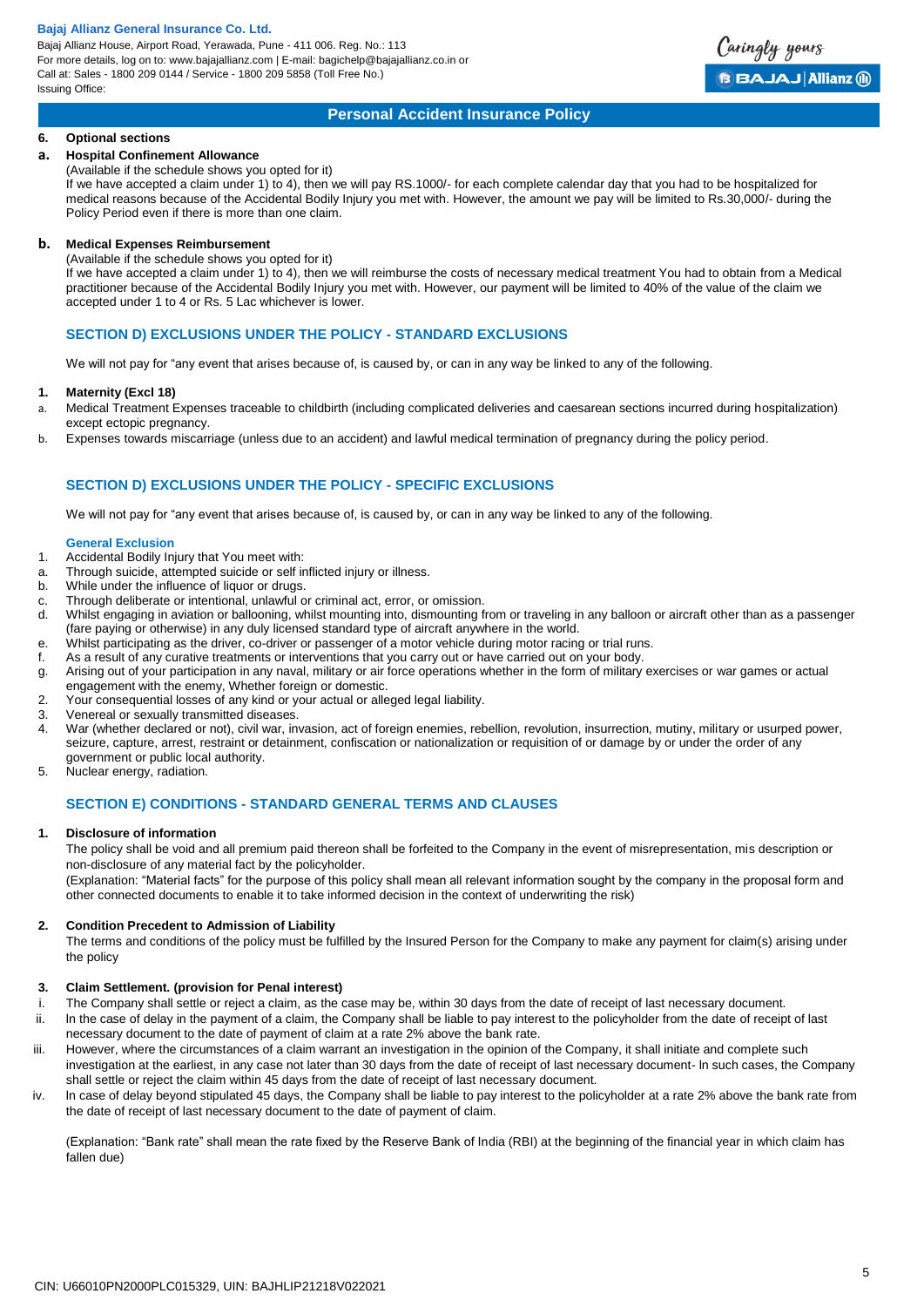Bajaj Allianz House, Airport Road, Yerawada, Pune - 411 006. Reg. No.: 113 For more details, log on to: www.bajajallianz.com | E-mail: bagichelp@bajajallianz.co.in or Call at: Sales - 1800 209 0144 / Service - 1800 209 5858 (Toll Free No.) Issuing Office:



# **Personal Accident Insurance Policy**

## **4. Premium Payment in Instalments**

If the insured person has opted for Payment of Premium on an instalment basis i.e. Annual (for long term polices only), Half Yearly, Quarterly or Monthly, as mentioned in the policy Schedule/Certificate of Insurance, the following Conditions shall apply (notwithstanding any terms contrary elsewhere in the policy)

- i. Grace Period of 15 days would be given to pay the instalment premium due for the policy.
- ii. During such grace period, coverage will not be available from the due date of instalment premium till the date of receipt of premium by Company.
- iii. The insured person will get the accrued continuity benefit in respect of the "Waiting Periods", "Specific Waiting Periods" in the event of payment of premium within the stipulated grace Period.
- iv. No interest will be charged If the instalment premium is not paid on due date.
- v. In case of instalment premium due not received within the grace period, the policy will get cancelled.
- vi. In the event of a claim, all subsequent premium instalments shall immediately become due and payable.
- vii. The company has the right to recover and deduct all the pending installments from the claim amount due under the policy.

#### **5. Renewal of Policy**

The policy shall ordinarily be renewable except on grounds of fraud, misrepresentation by the insured person.

- i. The Company shall endeavor to give notice for renewal. However, the Company is not under obligation to give any notice for renewal.
- ii. Renewal shall not be denied on the ground that the insured person had made a claim or claims in the preceding policy years.
- iii. Request for renewal along with requisite premium shall be received by the Company before the end of the policy period.
- iv. At the end of the policy period, the policy shall terminate and can be renewed within the Grace Period of 30 days to maintain continuity of benefits without break in policy. Coverage is not available during the grace period.
- v. No loading shall apply on renewals based on individual claims experience

# **6. Possibility of Revision of Terms of the Policy lncluding the Premium Rates:**

The Company, with prior approval of lRDAl, may revise or modify the terms of the policy including the premium rates. The insured person shall be notified three months before the changes are effected.

# **7. Withdrawal of Policy**

- **i.** In the likelihood of this product being withdrawn in future, the Company will intimate the insured person about the same 90 days prior to expiry of the policy.
- **ii.** lnsured Person will have the option to migrate to similar health insurance product available with the Company at the time of renewal with all the accrued continuity benefits such as cumulative bonus, waiver of waiting period. as per IRDAI guidelines, provided the policy has been maintained without a break.

#### **8. Free Look Period**

The Free Look Period shall be applicable on new individual health insurance policies and not on renewals or at the time of porting/migrating the policy.

The insured person shall be allowed free look period of fifteen days from date of receipt of the policy document to review the terms and conditions of the policy, and to return the same if not acceptable.

lf the insured has not made any claim during the Free Look Period, the insured shall be entitled to

- i. a refund of the premium paid less any expenses incurred by the Company on medical examination of the insured person and the stamp duty charges or
- ii. where the risk has already commenced and the option of return of the policy is exercised by the insured person, a deduction towards the proportionate risk premium for period of cover or
- iii. where only a part of the insurance coverage has commenced, such proportionate premium commensurate with the insurance coverage during such period

#### **9. Cancellation**

The policyholder may cancel this policy by giving 15 days' written notice and in such an event, the Company shall refund premium for the unexpired policy period as detailed below.

Cancellation grid for premium received on annual & long term basis and refund is as under Period in Risk Premium

|                                                         |                        | <b>Premium Refund</b>             |                        |
|---------------------------------------------------------|------------------------|-----------------------------------|------------------------|
| <b>Period in Risk</b>                                   | <b>Policy Period 1</b> | <b>Policy Period 2</b>            | <b>Policy Period 3</b> |
|                                                         | Year                   | Year                              | Year                   |
| Within 15 Days                                          |                        | As per Free Look Period Condition |                        |
| Exceeding 15 days but less than or equal to 1 month     | 75.00%                 | 75.00%                            | 80.00%                 |
| Exceeding 1 month but less than or equal to 3 months    | 50.00%                 | 75.00%                            | 80.00%                 |
| Exceeding 3 months but less than or equal to 6 months   | 25.00%                 | 65.00%                            | 75.00%                 |
| Exceeding 6 months but less than or equal to 12 months  | $0.00\%$               | 45.00%                            | 60.00%                 |
| Exceeding 12 months but less than or equal to 15 months |                        | 30.00%                            | 50.00%                 |
| Exceeding 15 months but less than or equal to 18 months |                        | 20.00%                            | 45.00%                 |
| Exceeding 18 months but less than or equal to 24 months |                        | 0.00%                             | 30.00%                 |
| Exceeding 24 months but less than or equal to 27 months |                        |                                   | 20.00%                 |
| Exceeding 27 months but less than or equal to 30 months |                        |                                   | 15.00%                 |
| Exceeding 30 months but less than or equal to 36 months |                        |                                   | $0.00\%$               |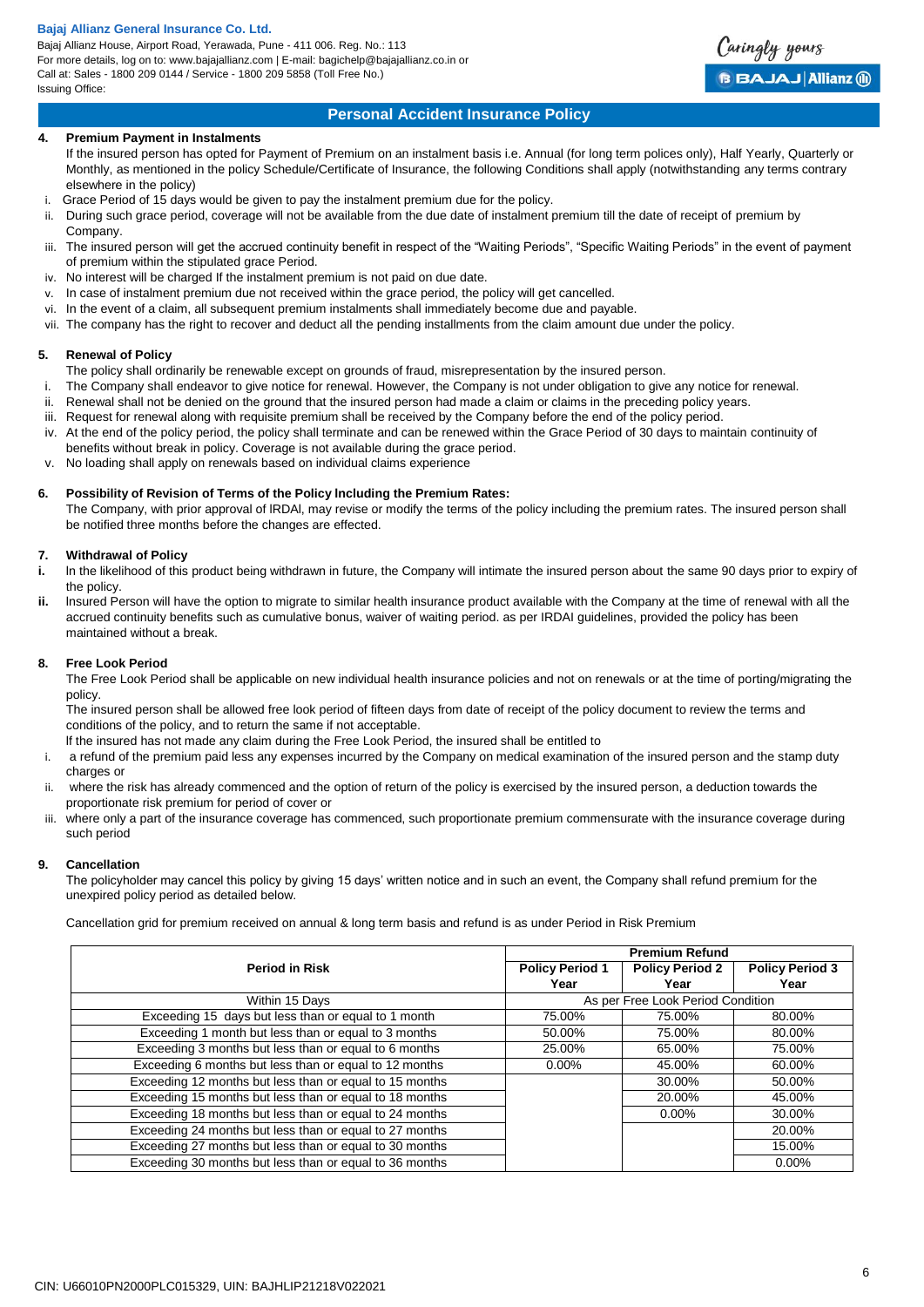Bajaj Allianz House, Airport Road, Yerawada, Pune - 411 006. Reg. No.: 113 For more details, log on to: www.bajajallianz.com | E-mail: bagichelp@bajajallianz.co.in or Call at: Sales - 1800 209 0144 / Service - 1800 209 5858 (Toll Free No.) Issuing Office:



# **Personal Accident Insurance Policy**

# **Cancellation grid for premium received on instalment basis and refund is as under**

The premium will be refunded as per the below table:

| Period in Risk (from latest instalment date)          | <b>Premium Refund</b>             | <b>Premium Refund</b>            | <b>Premium Refund</b>              |
|-------------------------------------------------------|-----------------------------------|----------------------------------|------------------------------------|
|                                                       | % of Monthly<br><b>Premium</b>    | % of quarterly<br><b>Premium</b> | % of Half Yearly<br><b>Premium</b> |
| Within 15 days from 1 <sup>st</sup> Installment date  | As per Free Look Period Condition |                                  |                                    |
| Exceeding 15 days but less than or equal to 3 months  |                                   |                                  | 30%                                |
| Exceeding 3 months but less than or equal to 6 months |                                   | No Refund                        | $0\%$                              |

Note:

- The first slab of Number of days "within 15 days" in above table is applicable only in case of new business.
- In case of renewal policies, period is risk "Exceeding 15 days but less than 3 months" should be read as "within 3 months".
- For the avoidance of doubt, the Company shall remain liable for any claim that was made prior to the date upon which the Policy is cancelled except in cases such cancellation is on account of Fraud, if any false/fraudulent claim is made by Insured or any one on behalf of Insured, misrepresentation or non-disclosure of material facts or non-co-operation by the Insured.

#### **10. Fraud**

- i. If any claim made by the Insured beneficiary, is in any respect fraudulent, or if any false statement, or declaration is made or used in support thereof, or if any fraudulent means or devices are used by the Insured beneficiary or anyone acting on his/her behalf to obtain any benefit under this policy, all benefits under this policy and the premium paid shall be forfeited.
- ii. Any amount already paid against claims made under this policy but which are found fraudulent later shall be repaid by all
- recipient(s)/policyholder(s), who has made that particular claim, who shall be jointly and severally liable for such repayment to the insurer.
- iii. For the purpose of this clause, the expression "fraud" means any of the following acts committed by the Insured beneficiary or by his agent or the hospital/ doctor/any other party acting on behalf of the Insured beneficiary, with intent to deceive the insurer or to induce the insurer to issue an insurance policy:
- a) the suggestion, as a fact of that which is not true and which the Insured beneficiary does not believe to be true;
- b) the active concealment of a fact by the Insured beneficiary having knowledge or belief of the fact;<br>c) any other act fitted to deceive; and
- any other act fitted to deceive; and
- d) any such actor omission as the law specially declares to be fraudulent

The Company shall not repudiate the claim and / or forfeit the policy benefits on the ground of Fraud, if the Insured beneficiary / beneficiary can prove that the misstatement was true to the best of his knowledge and there was no deliberate intention to suppress the fact or that such misstatement of or suppression of material fact are within the knowledge of the insurer

#### **11. Multiple Policies**

- i. ln case of multiple policies taken by an insured person during a period from one or more insurers to indemnify treatment costs, the insured person shall have the right to require a settlement of his/her claim in terms of any of his/her policies. ln all such cases the insurer chosen by the insured person shall be obliged to settle the claim as long as the claim is within the limits of and according to the terms of the chosen policy. ii. lnsured person having multiple policies shall also have the right to prefer claims under this policy for the amounts disallowed under any other
- policy / policies even if the sum insured is not exhausted. Then the insurer shall independently settle the claim subject to the terms and conditions of this policy.
- iii. If the amount to be claimed exceeds the sum insured under a single policy, the insured person shall have the right to choose insurer from whom he/ she wants to claim the balance amount.
- iv. Where an insured person has policies from more than one insurer to cover the same risk on indemnity basis, the insured person shall only be indemnified the treatment costs in accordance with the terms and conditions of the chosen policy.

#### **12. Moratorium Period:**

After completion of eight continuous years under this policy no look back would be applied. This period of eight years is called as moratorium period.

The moratorium would be applicable for the sums insured of the first policy and subsequently completion of eight continuous years would be applicable from date of enhancement of sums insured only on the enhanced limits. After the expiry of Moratorium Period no claim under this policy shall be contestable except for proven fraud and permanent exclusions specified in the policy contract. The policies would however be subject to all limits, sub limits, co-payments, deductibles as per the policy contract

#### **13. Migration**

The Insured beneficiary will have the option to migrate the policy to other health insurance products/plans offered by the company by applying for migration of the policy atleast 30 days before the policy renewal date as per IRDAI guidelines on Migration. If such person is presently covered and has been continuously covered without any lapses under any health insurance product/plan offered by the company, the Insured beneficiary will get the accrued continuity benefits in waiting periods as per IRDAI guidelines on migration.

For Detailed Guidelines on migration, kindly refer the link [https://www.irdai.gov.in/ADMINCMS/cms/Circulars\\_List.aspx?mid=3.2.3](https://www.irdai.gov.in/ADMINCMS/cms/Circulars_List.aspx?mid=3.2.3)

#### **14. Portability**

The Insured beneficiary will have the option to port the policy to other insurers by applying to such insurer to port the entire policy along with all the members of the family, if any, at least 45 days before, but not earlier than 60 days from the policy renewal date as per IRDAI guidelines related to portability. If such person is presently covered and has been continuously covered without any lapses under any health insurance policy with an Indian General/Health insurer, the proposed

Insured beneficiary will get the accrued continuity benefits in waiting periods as per IRDAI guidelines on portability.

For Detailed Guidelines on portability, kindly refer the link [https://www.irdai.gov.in/ADMINCMS/cms/Circulars\\_List.aspx?mid=3.2.3](https://www.irdai.gov.in/ADMINCMS/cms/Circulars_List.aspx?mid=3.2.3)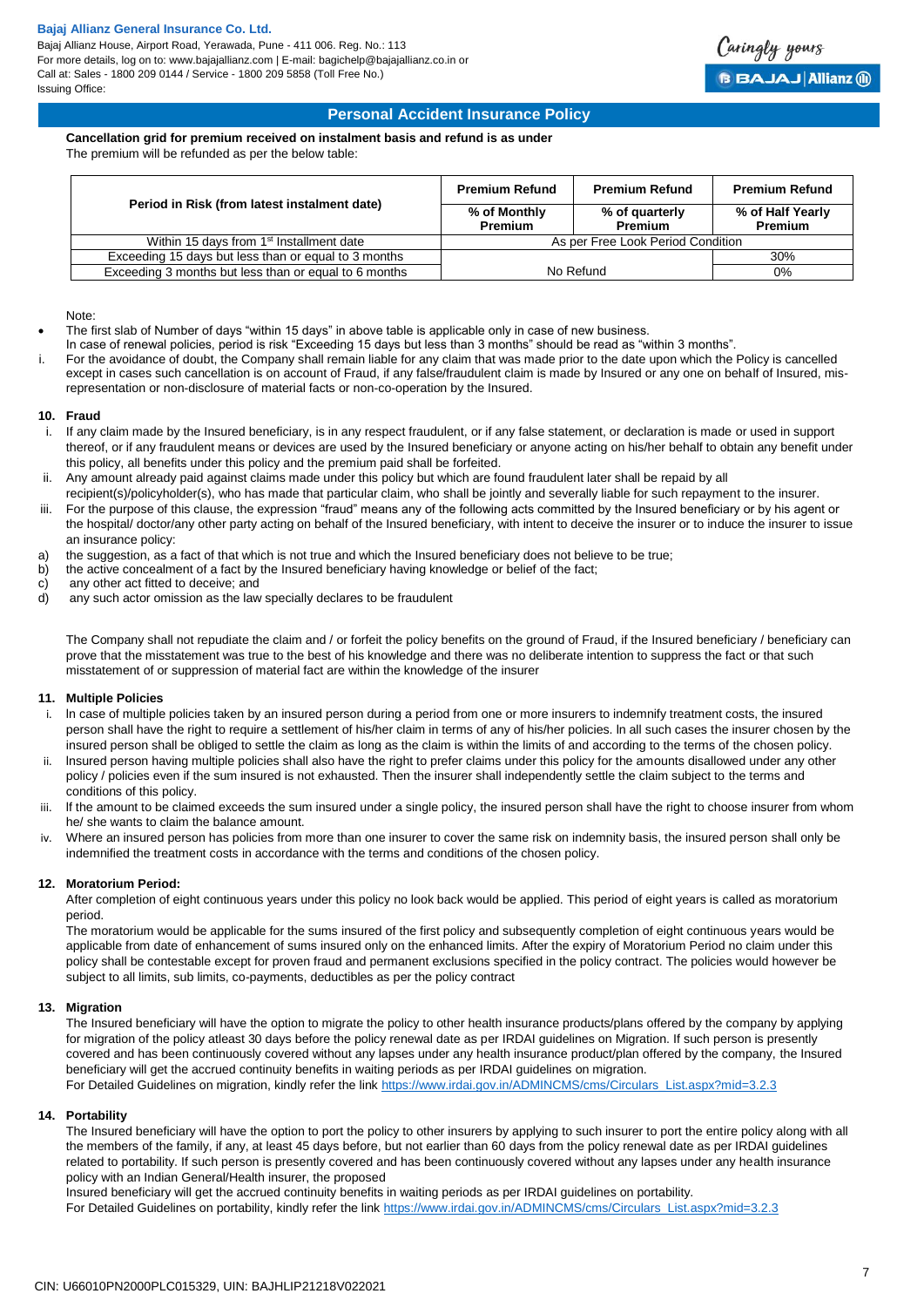Bajaj Allianz House, Airport Road, Yerawada, Pune - 411 006. Reg. No.: 113 For more details, log on to: www.bajajallianz.com | E-mail: bagichelp@bajajallianz.co.in or Call at: Sales - 1800 209 0144 / Service - 1800 209 5858 (Toll Free No.) Issuing Office:



# **Personal Accident Insurance Policy**

#### **15. Complete Discharge**

Any payment to the policyholder, insured person or his/ her nominees or his/ her legal representative or assignee or to the Hospital, as the case may be, for any benefit under the policy shall be a valid discharge towards payment of claim by the Company to the extent of that amount for the particular claim

#### **16. Nomination**

The policyholder is required at the inception of the policy to make a nomination for the purpose of payment of claims under the policy in the event of death of the policyholder. Any change of nomination shall be communicated to the company in writing and such change shall be effective only when an endorsement on the policy is made. ln the event of death of the policyholder, the Company will pay the nominee {as named in the Policy Schedule/Policy Certificate/Endorsement (if any) and in case there is no subsisting nominee, to the legal heirs or legal representatives of the policyholder whose discharge shall be treated as full and final discharge of its liability under the policy.

#### **17. Redressal of Grievance**

The company has always been known as a forward-looking customer centric organization. It takes immense pride in its approach of "Caringly Yours". To provide you with top-notch service on all fronts, the company has provided with multiple platforms via which you can always reach out to us at below mentioned touch points

- 1. Our toll-free number 1-800-209- 5858 or 020-30305858, say Say "Hi" on WhatsApp on +91 7507245858
- 2. Branches for resolution of your grievances / complaints, the Branch details can be found on our website [www.bajajallianz.com/branch-locator.html](http://www.bajajallianz.com/branch-locator.html)
- 3. Register your grievances / complaints on our website [www.bajajallianz.com/about-us/customer-service.html](http://www.bajajallianz.com/about-us/customer-service.html)
- 4. E-mail
- a) Level 1: Write to [bagichelp@bajajallianz.co.in](mailto:bagichelp@bajajallianz.co.in) and for senior citizens to [seniorcitizen@bajajallianz.co.in](mailto:seniorcitizen@bajajallianz.co.in)
- b) Level 2: In case you are not satisfied with the response given to you at Level 1 you may write to our Grievance Redressal Officer at [ggro@bajajallianz.co.in](mailto:ggro@bajajallianz.co.in)
- c) Level 3: If in case, your grievance is still not resolved, and you wish to talk to our care specialist, please give a missed call on +91 80809 45060 OR SMS To 575758 and our care specialist will call you back
- 5. If you are still not satisfied with the decision of the Insurance Company, you may approach the Insurance Ombudsman, established by the Central Government for redressal of grievance. Detailed process along with list of Ombudsman offices are available at [www.cioins.co.in/ombudsman.html](http://www.cioins.co.in/ombudsman.html)

The contact details of the Ombudsman offices are mentioned in **Annexure II:**

# **SECTION E) CONDITIONS – SPECIFIC TERMS AND CLAUSES**

#### **18. Paying a claim**

- a. You agree that We need only make payment when You or someone claiming on Your behalf has provided Us with necessary documentation and information.
- b. We will make payment to You or Your Nominee. If there is no Nominee and You are incapacitated or deceased, We will pay Your heir, executor or validly appointed legal representative and any payment We make in this way will be a complete and final discharge of Our liability to make payment.

#### **19. Arbitration**

- a. Any disputes or differences under or concerning this Policy, including its meaning or the amount to be paid for a claim, are to be referred to arbitration under the Arbitration & Conciliation Act 1996. The law of the arbitration will be Indian law, and the seat of the arbitration and venue for all hearings shall be within India.
- b. It is a condition precedent to any right of action or suit on this Policy that an arbitral award has first been obtained.
- c. If these arbitration provisions are held to be invalid, then all such disputes or differences shall be referred to the exclusive jurisdiction of the Indian Courts.

#### **20. Cumulative Bonus**

- a. If You renew Your Personal Accident Insurance Policy with Us without any break in the Policy Period and there has been no claim in the preceding year, then We will increase the Limit of Indemnity by 10% of Sum Assured per annum as Cumulative Bonus,
- b. The maximum cumulative increase in the Limit of Indemnity will be limited to 5 years and 50% of Sum Assured.
- c. This clause does not alter the annual character of this insurance or Our right to decline to renew or to cancel the Policy.

## **21. Sum Insured Enhancement**

The Insured member can apply for enhancement of Sum Insured at the time of renewal.

#### **22. Insured**

Only those persons named as the insured in the Schedule shall be covered under this Policy. Cover under this Policy shall be withdrawn from any insured member upon such insured member giving 14 days written notice to be received by us.

#### **23. Communications**

Any communication meant for us must be in writing and be delivered to Our address shown in the Schedule. Any communication meant for you will be sent by Us to Your address shown in the Schedule.

## **24. Discounts**

1. 10 % family discount shall be offered if 2 or more family members are covered under a single policy. The family discount will be offered for both new policies as well as for renewal policies.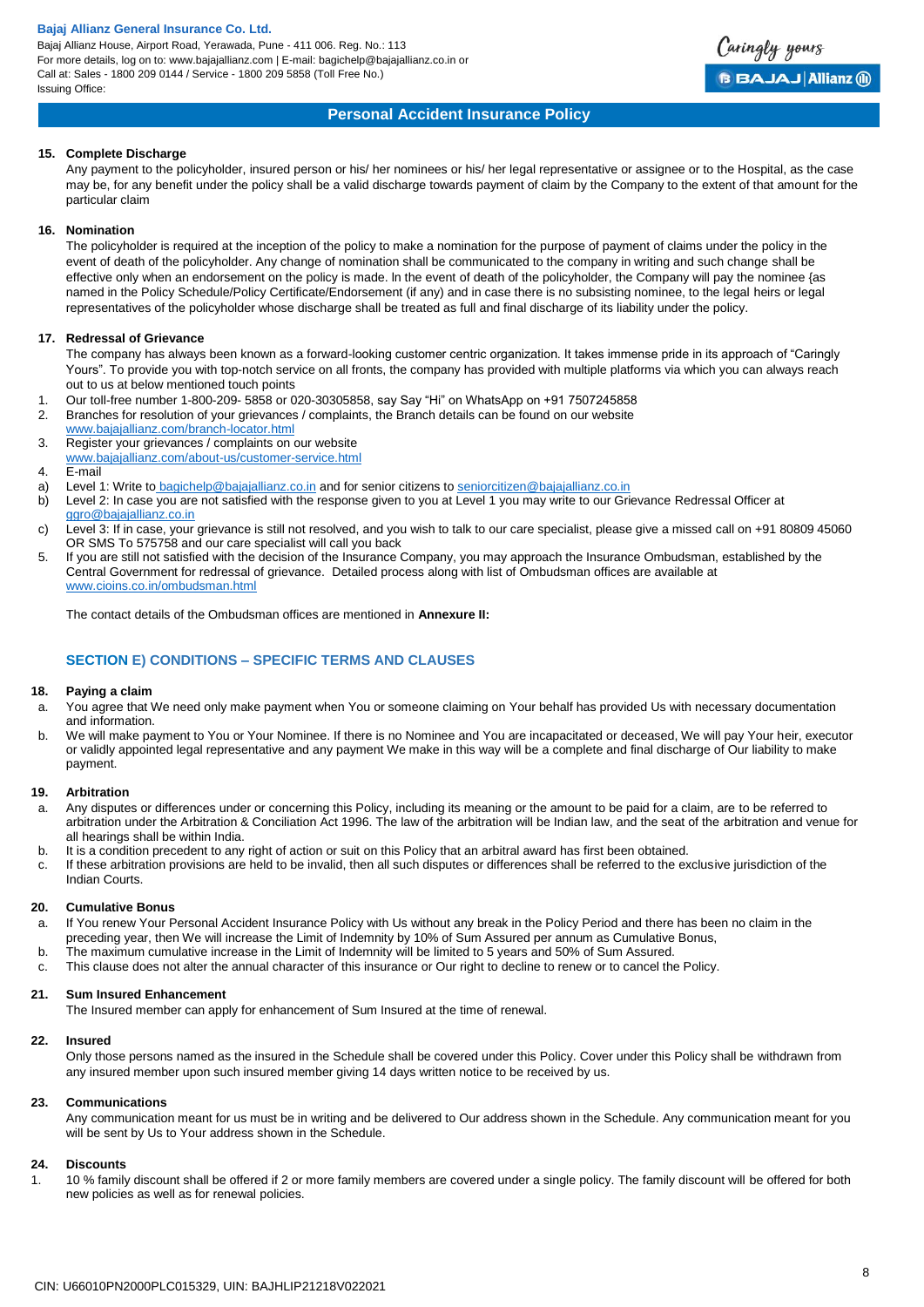Bajaj Allianz House, Airport Road, Yerawada, Pune - 411 006. Reg. No.: 113 For more details, log on to: www.bajajallianz.com | E-mail: bagichelp@bajajallianz.co.in or Call at: Sales - 1800 209 0144 / Service - 1800 209 5858 (Toll Free No.) Issuing Office:



# **Personal Accident Insurance Policy**

# 2. Long Term Policy Discount:

- a.  $4\%$  discount is applicable if policy is opted for 2 years<br>b.  $8\%$  discount is applicable if policy is opted for 3 years
- 8 % discount is applicable if policy is opted for 3 years

This is not applicable if premium is paid in instalments.

#### **25. Your change of Occupation**

- a. If you change occupation then you must tell us in writing within 30 days of the change. If you do not do this, then this insurance will cease as far as you are concerned from the date that you changed your occupation.
- b. If you meet with Accidental Bodily Injury before you have told us of a change in occupation and your new occupation would have attracted a higher premium, then the payment we make will be limited to the amount of insurance that the premium you have actually paid would have brought for your new occupation.
- **26. Assignment and Transfer of Insurance Policies (Subject to always that any assignment shall always be subject to provisions of Section 38 of Insurance Act 1938, as amended from time to time)**
- **a.** A transfer or assignment of a policy of insurance, wholly or in part, whether with or without consideration, may be made only by an endorsement upon the policy itself or by a separate instrument, signed in either case by the transferor or by the assignor or his duly authorised agent and attested by at least one witness, specifically setting forth the fact of transfer or assignment and the reasons thereof, the antecedents of the assignee and the terms on which the assignment is made.
- **b.** Bajaj Allianz General Insurance Company Limited may, accept the transfer or assignment, or decline to act upon any endorsement made under sub-clause (1) hereinabove, where it has sufficient reason to believe that such transfer or assignment is not bona fi de or is not in the interest of the policyholder or in public interest or is for the purpose of trading of insurance policy.
- **c.** Bajaj Allianz General Insurance Company Limited shall, before refusing to act upon the endorsement, record in writing the reasons for such refusal and communicate the same to the policyholder not later than thirty days from the date of the policyholder giving notice of such transfer or assignment.
- **d.** Any person aggrieved by the decision of Bajaj Allianz General Insurance Company Limited to decline to act upon such transfer or assignment may within a period of thirty days from the date of receipt of the communication from Bajaj Allianz General Insurance Company Limited containing reasons for such refusal, prefer a claim to the Authority.
- **e.** Subject to the provisions in sub-clause (2) hereinabove, the transfer or assignment shall be complete and effectual upon the execution of such endorsement or instrument duly attested but except, where the transfer or assignment is in favour of Bajaj Allianz General Insurance Company Limited, shall not be operative as against Bajaj Allianz General Insurance Company Limited, and shall not confer upon the transferee or assignee, or his legal representative, any right to sue for the amount of such policy or the moneys secured thereby until a notice in writing of the transfer or assignment and either the said endorsement or instrument itself or a copy thereof

Certified to be correct by both transferor and transferee or their duly authorized agents have been delivered to and received by Bajaj Allianz General Insurance Company Limited with written acknowledgement by Bajaj Allianz General Insurance Company Limited:

Provided that where Bajaj Allianz General Insurance Company Limited maintains one or more places of business in India, such notice shall be delivered only at the place where the policy is being serviced.

- **f.** The date on which the notice referred to in sub-clause (5) hereinabove is delivered to Bajaj Allianz General Insurance Company Limited shall regulate the priority of all claims under a transfer or assignment as between persons interested in the policy; and where there is more than one instrument of transfer or assignment the priority of the claims under such instruments shall be governed by the order in which the notices referred to in sub-clause (5) hereinabove are delivered: Provided that if any dispute as to priority of payment arises as between assignees the dispute shall be referred to the Authority.
- **g.** Upon the receipt of the notice referred to in sub-clause (5) hereinabove, Bajaj Allianz General Insurance Company Limited shall record the fact of such transfer or assignment together with the date thereof and the name of the transferee or the assignee and shall, on the request of the person by whom the notice was given, or of the transferee or assignee, on payment of such fee as may be specified by the regulations, grant a written acknowledgement of the receipt of such notice; and any such acknowledgement shall be conclusive evidence against Bajaj Allianz General Insurance Company Limited that he has duly received the notice to which such acknowledgement relates.
- **h.** Subject to the terms and conditions of the transfer or assignment, the insure shall, from the date of the receipt of the notice referred to in subclause (5) hereinabove, recognize the transferee or assignee named in the notice as the absolute transferee or assignee entitled to benefit under the policy, and such person shall be subject to all liabilities and equities to which the transferor or assignor was subject at the date of the transfer or assignment and may institute any proceedings in relation to the policy, obtain a loan under the policy or surrender the policy without obtaining the consent of the transferor or assignor or making him a party to such proceedings.

Explanation.—Except where the endorsement referred to in sub-clause (1) hereinabove expressly indicates that the assignment or transfer is conditional in terms of sub-clause (10) hereunder, every assignment or transfer shall be deemed to be an absolute assignment or transfer and the assignee or transferee, as the case may be, shall be deemed to be the absolute assignee or transferee respectively.

- **i.** Any rights and remedies of an assignee or transferee of a policy of life insurance under an assignment or transfer effected prior to the commencement of the Insurance Laws (Amendment) Act, 2015 shall not be affected by the provisions of this clause.
- **j.** Any rights and remedies of an assignee or transferee of a policy of life insurance under an assignment or transfer effected prior to the commencement of the Insurance Laws (Amendment) Act, 2015 shall not be affected by the provisions of this clause.
- **k.** Notwithstanding any law or custom having the force of law to the contrary, an assignment in favour of a person made upon the condition that—
- The proceeds under the policy shall become payable to the policyholder or the nominee or nominees in the event of either the assignee or transferee predeceasing the insured; or
- If the insured surviving the term of the policy, the Conditional Assignment shall be valid: Provided that a conditional assignee shall not be entitled to obtain a loan on the policy or surrender a policy.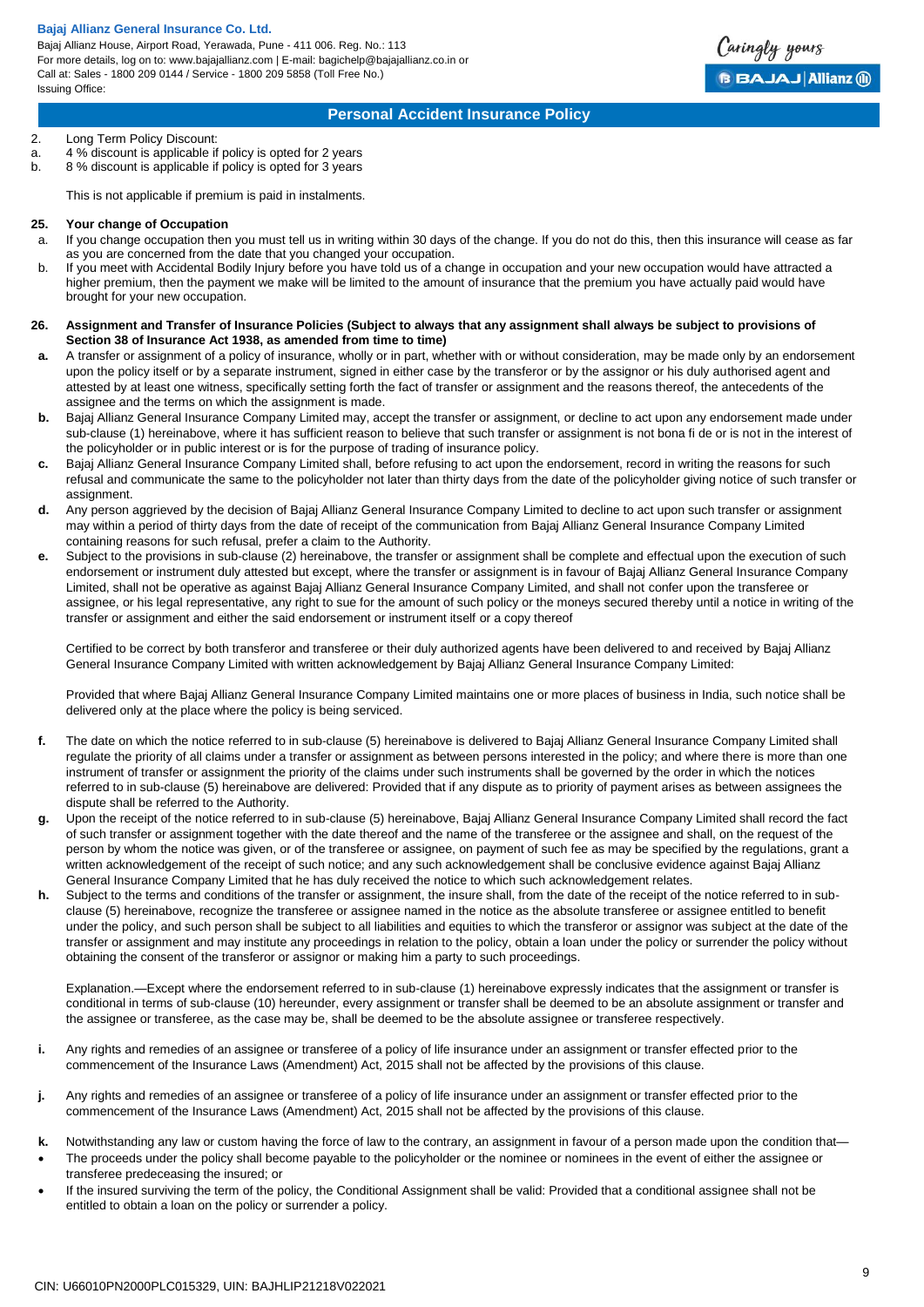Bajaj Allianz House, Airport Road, Yerawada, Pune - 411 006. Reg. No.: 113 For more details, log on to: www.bajajallianz.com | E-mail: bagichelp@bajajallianz.co.in or Call at: Sales - 1800 209 0144 / Service - 1800 209 5858 (Toll Free No.) Issuing Office:



# **Personal Accident Insurance Policy**

**l.** In the case of the partial assignment or transfer of a policy of insurance under sub-clause (a) hereinabove, the liability of Bajaj Allianz General Insurance Company Limited shall be limited to the amount secured by partial assignment or transfer and such policyholder shall not be entitled to further assign or transfer the residual amount payable under the same policy.

# **27. Policy Changes**

No change can be made to this Policy unless we have approved it, and confirmed our approval by endorsing the schedule. No one is authorized to make or confirm any change on our behalf.

# **28. Applicable Law**

Indian law governs this Policy and the relationship between us. The section headings we have used are for ease of reference rather than for any interpretative purpose.

# **29. Territorial Limits**

- We cover Accidental Bodily Injury sustained during the Policy Period anywhere in the world (subject to the travel and other restrictions that the Indian Government may impose), but we will only make payment within India and in Indian Rupees.
- For Hospital Confinement Allowance and Accidental Hospitalization expenses ( i.e Section II and III ) We will make payment only expenses incurred in India and in Indian Rupees.

# **SECTION E) CONDITIONS – OTHER TERMS AND CONDITIONS**

# **30. Making a Claim**

- If you meet with any Accidental Bodily Injury that may result in a claim, then as a condition precedent to our liability:
- a. You or someone claiming on behalf must inform us in writing immediately and in any event within 30 days.
- b. You must immediately consult a Doctor and follow the advice and treatment that he recommends.
- c. You must take reasonable steps to lessen the consequence of Bodily injury.
- d. You must have yourself examined by our medical advisors if we ask for this.
- e. You or someone claiming on behalf must promptly give us documentation and other information we ask for to investigate the claim or our obligation to make payment for it.
- f. In case of your death, someone claiming on your behalf must inform us in writing immediately and send us a copy of the post mortem( if Performed )report within 30 days.

\*Note: Waiver of conditions (a) and (f) may be considered in extreme cases of hardship where it is proved to Our satisfaction that under the circumstances in which You were placed, it was not possible for You or any other person to give notice or fi le claim within the prescribed time limit.

# **List of Claim documents:**

# **a. Death**

- Duly Completed Personal Accident Insurance Policy Claim Form signed by Nominee.
- Copy of address proof (Ration card or electricity bill copy).
- Attested copy of Death Certificate.
- Burial Certificate (wherever applicable).
- Attested copy of Statement of Witness, if any lodged with police authorities.
- Attested copy of FIR / Panchanama / Inquest Panchanama.
- Attested copy of Post Mortem Report (only if conducted).
- Attested copy of Viscera report if any (Only if Post Mortem is conducted)
- Claim form with NEFT details
- Original Policy copy
- Aaadhar card & PAN card Copies (Not mandatory if the same is linked with the policy while issuance or in previous claim)

# **b. Permanent Partial /Total Disablement /Temporary Total Disability**

- Duly Completed Personal Accident Insurance Policy Claim Form signed by insured.
- Attested copy of disability certificate from Civil Surgeon of Government Hospital stating percentage of disability.
- Attested copy of FIR.
- All X-Ray / Investigation reports and films supporting to disablement.
- Claim form with NEFT details.
- Original Policy copy.
- Aaadhar card & PAN card Copies (Not mandatory if the same is linked with the policy while issuance or in previous claim)

# **c. Children's education bonus**

- Bonafide certificate from school / college or certificate from the educational institution
- Aaadhar card & PAN card Copies (Not mandatory if the same is linked with the policy while issuance or in previous claim)

## **d. Hospital Confinement Allowance/ Medical Expenses Reimbursement**

- First Consultation letter from the Doctor
- Duly completed claim form signed by the Claimant
- Hospital Discharge Card
- Hospital Bill giving detailed break up of all expense heads mentioned in the bill. Clear break ups have to be mentioned for OT Charges,
- Doctor's Consultation and Visit Charges, OT Consumables, Transfusions, Room Rent, etc.
- Money Receipt, duly signed with a Revenue Stamp
- All original Laboratory and Diagnostic Test Reports. E.g. X-Ray, E.C.G, USG, MRI Scan, Haemogram etc.
- Other documents as may be required by Bajaj Allianz to process the claim.
- Aaadhar card & PAN card Copies (Not mandatory if the same is linked with the policy while issuance or in previous claim)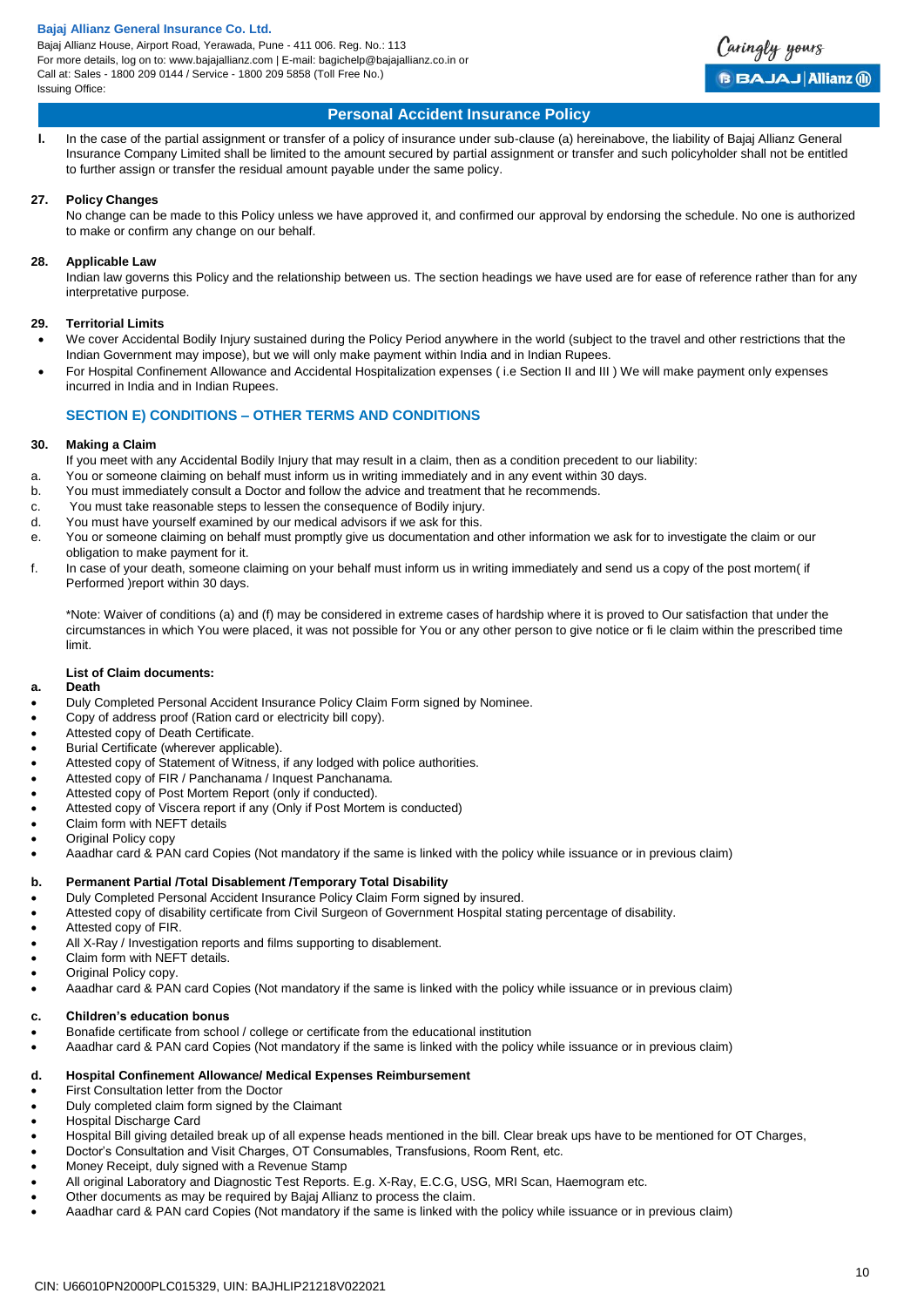**Annexure I: List of Non-Medical Items**

Bajaj Allianz House, Airport Road, Yerawada, Pune - 411 006. Reg. No.: 113 For more details, log on to: www.bajajallianz.com | E-mail: bagichelp@bajajallianz.co.in or Call at: Sales - 1800 209 0144 / Service - 1800 209 5858 (Toll Free No.) Issuing Office:



| S.<br><b>NO</b> | List of Expenses Generally Excluded ("Non-Medical")<br>in Hospital Indemnity Policy - | <b>SUGGESTIONS</b>                                                                                                   |
|-----------------|---------------------------------------------------------------------------------------|----------------------------------------------------------------------------------------------------------------------|
|                 |                                                                                       |                                                                                                                      |
|                 | TOILETRIES/COSMETICS/ PERSONAL COMFORT OR CONVENIENCE ITEMS                           |                                                                                                                      |
| $\mathbf{1}$    | <b>HAIR REMOVAL CREAM</b>                                                             | Not Payable                                                                                                          |
| 2               | BABY CHARGES (UNLESS SPECIFIED/INDICATED)                                             | Not payable                                                                                                          |
| 3               | <b>BABY FOOD</b>                                                                      | Not Payable                                                                                                          |
| 4               | <b>BABY UTILITES CHARGES</b>                                                          | Not Payable                                                                                                          |
| 5               | <b>BABY SET</b>                                                                       | Not Payable                                                                                                          |
| 6               | <b>BABY BOTTLES</b>                                                                   | Not Payable                                                                                                          |
| 7               | <b>BRUSH</b>                                                                          | Not Payable                                                                                                          |
| 8               | <b>COSY TOWEL</b>                                                                     | Not Payable                                                                                                          |
| 9               | <b>HAND WASH</b>                                                                      | Not Payable                                                                                                          |
| 10              | <b>MOISTURISER PASTE BRUSH</b>                                                        | Not Payable                                                                                                          |
| 11              | <b>POWDER</b>                                                                         | Not Payable                                                                                                          |
| 12              | <b>RAZOR</b>                                                                          | Payable                                                                                                              |
| 13              | SHOE COVER                                                                            | Not Payable                                                                                                          |
| 14              | <b>BEAUTY SERVICES</b>                                                                | Not Payable                                                                                                          |
| 15              | <b>BELTS/BRACES</b>                                                                   | Essential and may be<br>paid specifically for cases<br>who have undergone<br>surgery of thoracic or<br>lumbar spine. |
| 16              | <b>BUDS</b>                                                                           | Not Payable                                                                                                          |
| 17              | <b>BARBER CHARGES</b>                                                                 | Not Payable                                                                                                          |
| 18              | <b>CAPS</b>                                                                           | Not Payable                                                                                                          |
| 19              | <b>COLD PACK/HOT PACK</b>                                                             | Not Payable                                                                                                          |
| 20              | <b>CARRY BAGS</b>                                                                     | Not Payable                                                                                                          |
| 21              | <b>CRADLE CHARGES</b>                                                                 | Not Payable                                                                                                          |
| 22              | <b>COMB</b>                                                                           | Not Payable                                                                                                          |
| 23              | DISPOSABLES RAZORS CHARGES (for site preparations)                                    | Payable                                                                                                              |
| 24              | EAU-DE-COLOGNE / ROOM FRESHNERS                                                       | Not Payable                                                                                                          |
| 25              | <b>EYE PAD</b>                                                                        | Not Payable                                                                                                          |
| 26              | EYE SHEILD                                                                            | Not Payable                                                                                                          |
| 27              | <b>EMAIL / INTERNET CHARGES</b>                                                       | Not Payable                                                                                                          |
| 28              | FOOD CHARGES (OTHER THAN PATIENT'S DIET PROVIDED<br>BY HOSPITAL)                      | Not Payable                                                                                                          |
| 29              | FOOT COVER                                                                            | Not Payable                                                                                                          |
| 30              | GOWN                                                                                  | Not Payable                                                                                                          |
| 31              | <b>LEGGINGS</b>                                                                       | Essential in bariatric and varicose<br>vein surgery and should be                                                    |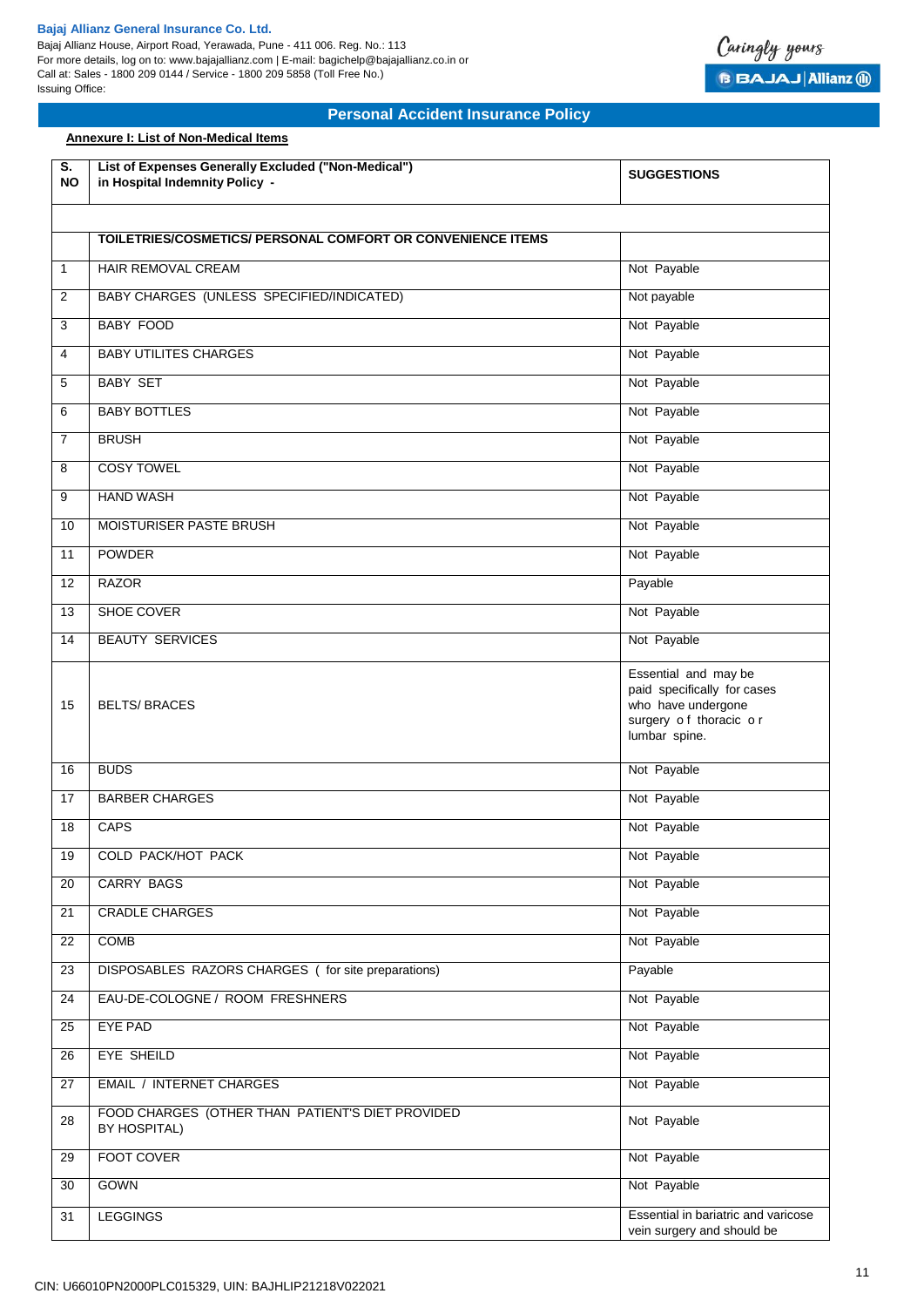Bajaj Allianz House, Airport Road, Yerawada, Pune - 411 006. Reg. No.: 113 For more details, log on to: www.bajajallianz.com | E-mail: bagichelp@bajajallianz.co.in or Call at: Sales - 1800 209 0144 / Service - 1800 209 5858 (Toll Free No.) Issuing Office:

# Caringly yours **B BAJAJ Allianz (ii)**

|    |                                                        | considered for these conditions<br>where                                                    |
|----|--------------------------------------------------------|---------------------------------------------------------------------------------------------|
|    |                                                        | surgery itself is payable.                                                                  |
| 32 | <b>LAUNDRY CHARGES</b>                                 | Not Payable                                                                                 |
| 33 | <b>MINERAL WATER</b>                                   | Not Payable                                                                                 |
| 34 | <b>OIL CHARGES</b>                                     | Not Payable                                                                                 |
| 35 | SANITARY PAD                                           | Not Payable                                                                                 |
| 36 | <b>SLIPPERS</b>                                        | Not Payable                                                                                 |
| 37 | TELEPHONE CHARGES                                      | Not Payable                                                                                 |
| 38 | <b>TISSUE PAPER</b>                                    | Not Payable                                                                                 |
| 39 | <b>TOOTH PASTE</b>                                     | Not Payable                                                                                 |
| 40 | <b>TOOTH BRUSH</b>                                     | Not Payable                                                                                 |
| 41 | <b>GUEST SERVICES</b>                                  | Not Payable                                                                                 |
| 42 | <b>BED PAN</b>                                         | Not Payable                                                                                 |
| 43 | <b>BED UNDER PAD CHARGES</b>                           | Not Payable                                                                                 |
| 44 | <b>CAMERA COVER</b>                                    | Not Payable                                                                                 |
| 45 | <b>CLINIPLAST</b>                                      | Not Payable                                                                                 |
| 46 | <b>CREPE BANDAGE</b>                                   | Not Payable/ Payable by<br>the patient                                                      |
| 47 | <b>CURAPORE</b>                                        | Not Payable                                                                                 |
| 48 | <b>DIAPER OF ANY TYPE</b>                              | Not Payable                                                                                 |
| 49 | DVD, CD CHARGES                                        | Not Payable (However if<br>CD is specifically sought<br>by Insure r /T PA than<br>payable)  |
| 50 | <b>EYELET COLLAR</b>                                   | Not Payable                                                                                 |
| 51 | <b>FACE MASK</b>                                       | Not Payable                                                                                 |
| 52 | <b>FLEXI MASK</b>                                      | Not Payable                                                                                 |
| 53 | <b>GAUSE SOFT</b>                                      | Not Payable                                                                                 |
| 54 | <b>GAUZE</b>                                           | Not Payable                                                                                 |
| 55 | <b>HAND HOLDER</b>                                     | Not Payable                                                                                 |
| 56 | HANSAPLAST/ADHESIVE BANDAGES                           | Not Payable                                                                                 |
| 57 | <b>INFANT FOOD</b>                                     | Not Payable                                                                                 |
| 58 | <b>SLINGS</b>                                          | Reasonable costs for one<br>sling in case of upper arm<br>fractures should be<br>considered |
|    | <b>ITEMS SPECIFICALLY EXCLUDED IN THE POLICIES</b>     |                                                                                             |
| 59 | WEIGHT CONTROL PROGRAMS/SUPPLIES/SERVICES              | Exclusion in policy unless<br>otherwise specified                                           |
| 60 | COST OF SPECTACLES/ CONTACT LENSES/ HEARING AIDS ETC., | Exclusion in policy unless<br>otherwise specified                                           |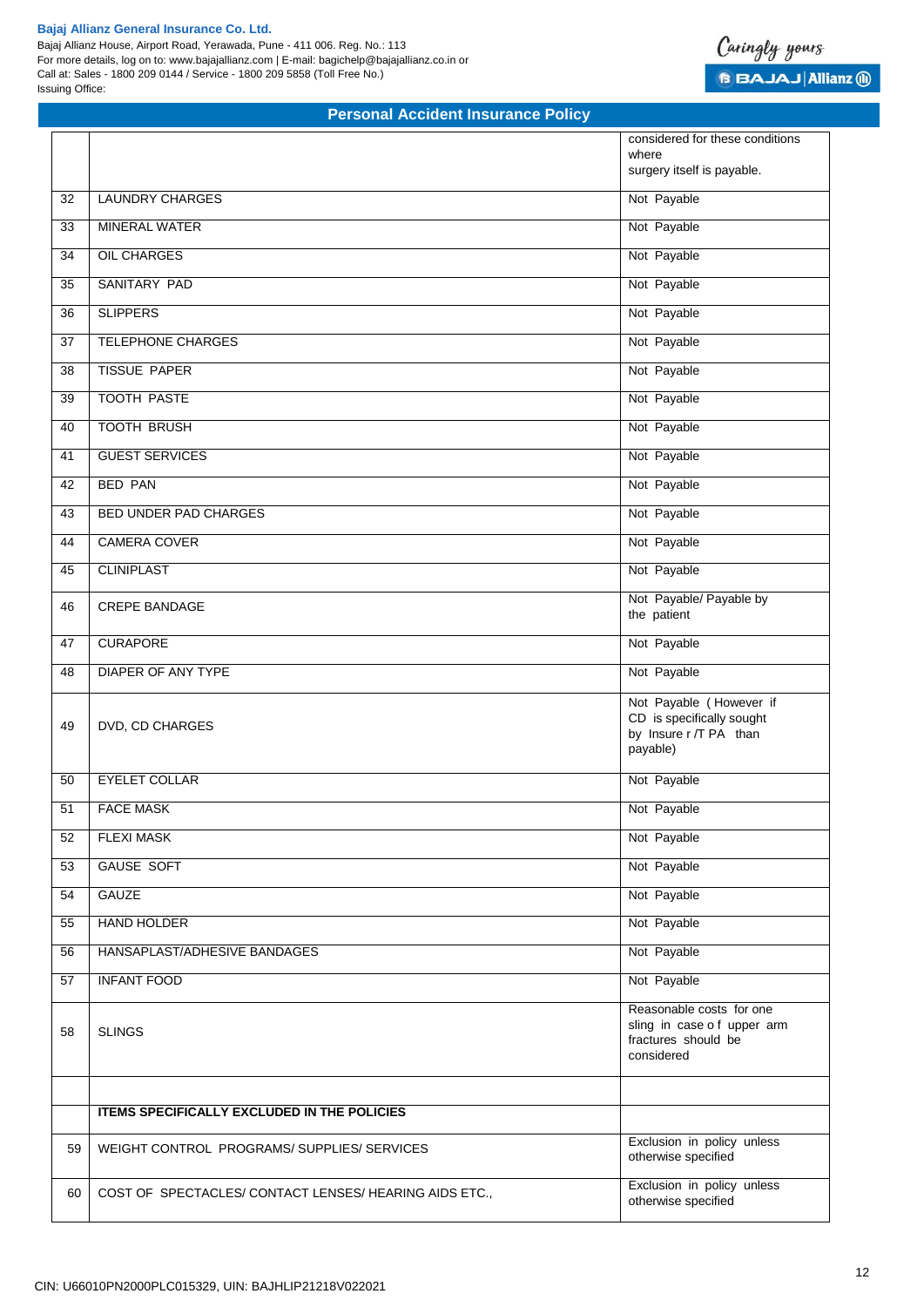Bajaj Allianz House, Airport Road, Yerawada, Pune - 411 006. Reg. No.: 113 For more details, log on to: www.bajajallianz.com | E-mail: bagichelp@bajajallianz.co.in or Call at: Sales - 1800 209 0144 / Service - 1800 209 5858 (Toll Free No.) Issuing Office:



| 61 | DENTAL TREATMENT EXPENSES THAT DO NOT REQUIRE HOSPITALISATION                                                                         | Exclusion in policy unless<br>otherwise specified                                  |
|----|---------------------------------------------------------------------------------------------------------------------------------------|------------------------------------------------------------------------------------|
| 62 | HORMONE REPLACEMENT THERAPY                                                                                                           | Exclusion in policy unless<br>otherwise specified                                  |
| 63 | <b>HOME VISIT CHARGES</b>                                                                                                             | Exclusion in policy unless<br>otherwise specified                                  |
| 64 | INFERTILITY/ SUBFERTILITY/ ASSISTED CONCEPTION PROCEDURE                                                                              | Exclusion in policy unless<br>otherwise specified                                  |
| 65 | OBESITY (INCLUDING MORBID OBESITY) TREATMENT IF EXCLUDED IN POLICY                                                                    | Exclusion in policy unless<br>otherwise specified                                  |
| 66 | <b>PSYCHIATRIC &amp; PSYCHOSOMATIC DISORDERS</b>                                                                                      | Exclusion in policy unless<br>otherwise specified                                  |
| 67 | CORRECTIVE SURGERY FOR REFRACTIVE ERROR                                                                                               | Exclusion in policy unless<br>otherwise specified                                  |
| 68 | TREATMENT OF SEXUALLY TRANSMITTED DISEASES                                                                                            | Exclusion in policy unless<br>otherwise specified                                  |
| 69 | DONOR SCREENING CHARGES                                                                                                               | Exclusion in policy unless<br>otherwise specified                                  |
| 70 | ADMISSION/REGISTRATION CHARGES                                                                                                        | Exclusion in policy unless<br>otherwise specified                                  |
| 71 | <b>HOSPITALISATION FOR EVALUATION/ DIAGNOSTIC PURPOSE</b>                                                                             | Exclusion in policy unless<br>otherwise specified                                  |
| 72 | EXPENSES FOR INVESTIGATION/ TREATMENT IRRELEVANT TO THE DISEASE FOR<br>WHICH ADMITTED OR DIAGNOSED                                    | Not Payable - Exclusion in<br>policy unless otherwise<br>specified                 |
| 73 | ANY EXPENSES WHEN THE PATIENT IS DIAGNOSED WITH RETRO VIRUS + OR<br>SUFFERING FROM /HIV/ AIDS ETC IS DETECTED/ DIRECTLY OR INDIRECTLY | Not payable as per<br>HIV/AIDS exclusion                                           |
| 74 | STEM CELL IMPLANTATION/ SURGERY and storage                                                                                           | Not Payable except Bone<br>Marrow Transplantation where<br>covered by policy       |
|    | ITEMS WHICH FORM PART OF HOSPITAL SERVICES WHERE SEPARA TE<br>CONSUMABLES ARE NOT PA YABLE BUT THE SER VICE IS                        |                                                                                    |
| 75 | WARD AND THEATRE BOOKING CHARGES                                                                                                      | Payable under OT Charges<br>,not payable separately                                |
| 76 | ARTHROSCOPY & ENDOSCOPY INSTRUMENTS                                                                                                   | Rental charged by the hospital<br>payable. Purchase of Instruments<br>not payable. |
| 77 | MICROSCOPE COVER                                                                                                                      | Payable under OT Charges, not<br>separately                                        |
| 78 | SURGICAL BLADES, HARMONIC SCALPEL, SHAVER                                                                                             | Payable under OT<br>Charges, not separately                                        |
| 79 | SURGICAL DRILL                                                                                                                        | Payable under OT<br>Charges, not separately                                        |
| 80 | <b>EYE KIT</b>                                                                                                                        | Payable under OT<br>Charges , not separately                                       |
| 81 | <b>EYE DRAPE</b>                                                                                                                      | Payable under OT Charges, not<br>separately                                        |
| 82 | X-RAY FILM                                                                                                                            | Payable under Radiology<br>Charges, not as consumable                              |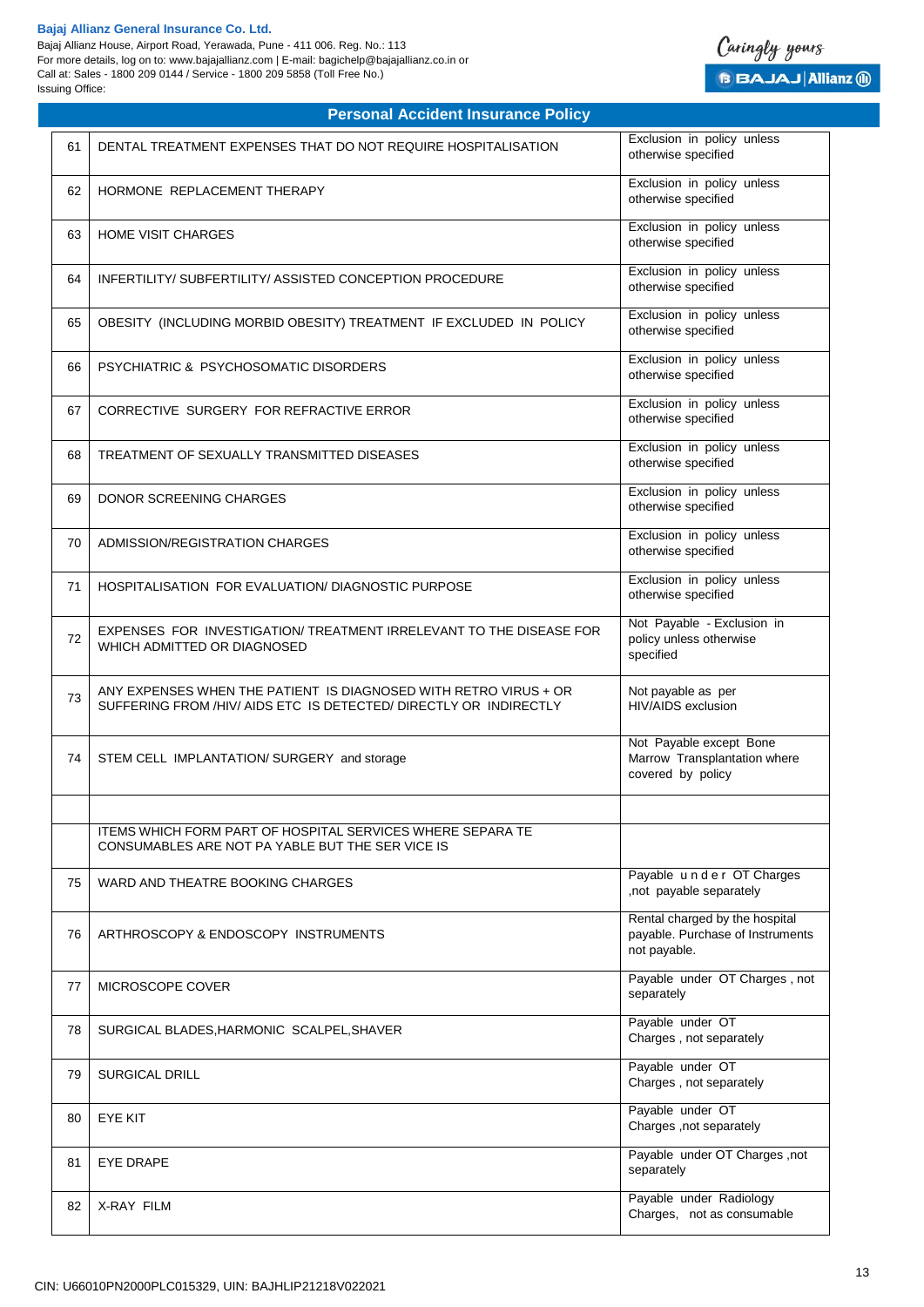Bajaj Allianz House, Airport Road, Yerawada, Pune - 411 006. Reg. No.: 113 For more details, log on to: www.bajajallianz.com | E-mail: bagichelp@bajajallianz.co.in or Call at: Sales - 1800 209 0144 / Service - 1800 209 5858 (Toll Free No.) Issuing Office:



| 83  | <b>SPUTUM CUP</b>                                                     | Payable under Investigation<br>Charges, not as consumable                                            |
|-----|-----------------------------------------------------------------------|------------------------------------------------------------------------------------------------------|
| 84  | <b>BOYLES APPARATUS CHARGES</b>                                       | Part of OT Charges, not<br>separately                                                                |
| 85  | BLOOD GROUPING AND CROSS MATCHING OF DONORS<br><b>SAMPLES</b>         | Part of Cost of Blood, not<br>payable                                                                |
| 86  | Antiseptic or disinfectant lotions                                    | Not Payable - Part of Dressing<br>Charges                                                            |
| 87  | BAND AIDS, BANDAGES, STERLILE INJECTIONS, NEEDLES,<br><b>SYRINGES</b> | Not Payable - Part of<br>Dressing charges                                                            |
| 88  | <b>COTTON</b>                                                         | Not Payable - Part of<br><b>Dressing Charges</b>                                                     |
| 89  | <b>COTTON BANDAGE</b>                                                 | Not Payable- Part of<br><b>Dressing Charges</b>                                                      |
| 90  | MICROPORE/ SURGICAL TAPE                                              | Not Payable-Payable by the<br>patient when prescribed,<br>otherwise<br>included as Dressing Charges  |
| 91  | <b>BLADE</b>                                                          | Not Payable                                                                                          |
| 92  | <b>APRON</b>                                                          | Not Payable -P a r t of<br>Hospital Services/<br>Disposable linen to be<br>part of OT/ICU charges    |
| 93  | <b>TORNIQUET</b>                                                      | Not Payable (service is<br>charged by hospitals,<br>consumables c an n o t be<br>separately charged) |
| 94  | ORTHOBUNDLE, GYNAEC BUNDLE                                            | Part of Dressing Charges                                                                             |
| 95  | <b>URINE CONTAINER</b>                                                | Not Payable                                                                                          |
|     | ELEMENTS OF ROOM CHARGE                                               |                                                                                                      |
| 96  | LUXURY TAX                                                            | Actual tax levied by<br>government is<br>payable. P a r t of room<br>charge for sub limits           |
| 97  | <b>HVAC</b>                                                           | Part of room charge not<br>payable separately                                                        |
| 98  | <b>HOUSE KEEPING CHARGES</b>                                          | Part of room charge not<br>payable separately                                                        |
| 99  | SERVICE CHARGES WHERE NURSING CHARGE ALSO CHARGED                     | Part of room charge notpayable<br>separately                                                         |
| 100 | TELEVISION & AIR CONDITIONER CHARGES                                  | Payable under room<br>charges not if separately<br>levied                                            |
| 101 | <b>SURCHARGES</b>                                                     | Part of Room Charge, Not<br>payable separately                                                       |
| 102 | ATTENDANT CHARGES                                                     | Not Payable - Part of<br>Room Charges                                                                |
| 103 | M IV INJECTION CHARGES                                                | Part of nursing charges,<br>not payable                                                              |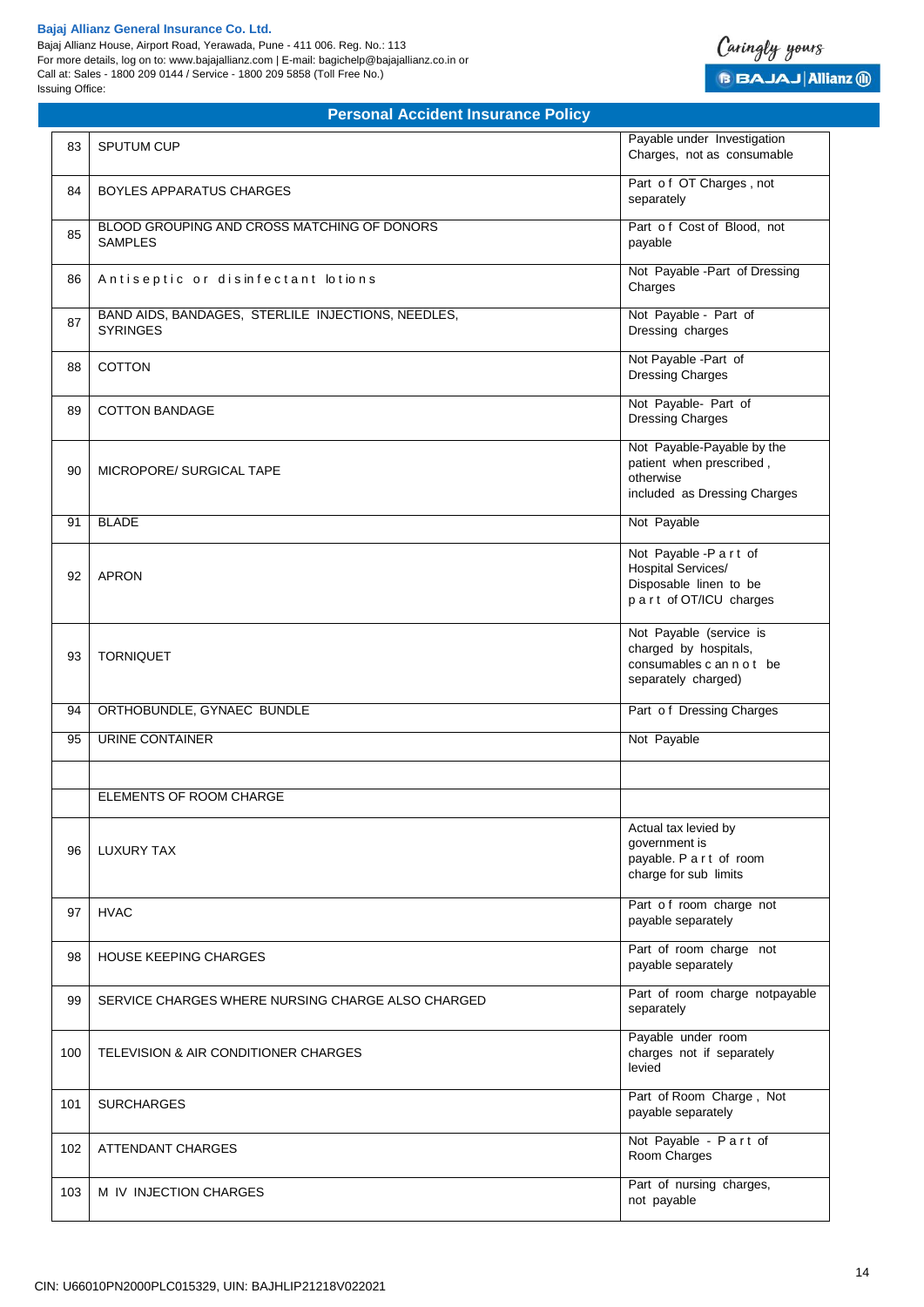Bajaj Allianz House, Airport Road, Yerawada, Pune - 411 006. Reg. No.: 113 For more details, log on to: www.bajajallianz.com | E-mail: bagichelp@bajajallianz.co.in or Call at: Sales - 1800 209 0144 / Service - 1800 209 5858 (Toll Free No.) Issuing Office:



| Patient Diet provided by<br>EXTRA DIET OF PATIENT (OTHER THAN THAT WHICH<br>105<br>FORMS PART OF BED CHARGE)<br>hospital is payable<br>Not Payable- part of room<br>106<br><b>BLANKET/WARMER BLANKET</b><br>charges<br>ADMINISTRATIVE OR NON-MEDICAL CHARGES<br><b>ADMISSION KIT</b><br>Not Payable<br>107<br><b>BIRTH CERTIFICATE</b><br>Not Payable<br>108<br>Not Payable<br>BLOOD RESERVATION CHARGES AND ANTE NATAL BOOKING CHARGES<br>109<br><b>CERTIFICATE CHARGES</b><br>Not Payable<br>110<br><b>COURIER CHARGES</b><br>Not Payable<br>111<br><b>CONVENYANCE CHARGES</b><br>Not Payable<br>112<br>Not Payable<br><b>DIABETIC CHART CHARGES</b><br>113<br>DOCUMENTATION CHARGES / ADMINISTRATIVE<br>Not Payable<br>114<br><b>EXPENSES</b><br>DISCHARGE PROCEDURE CHARGES<br>Not Payable<br>115<br><b>DAILY CHART CHARGES</b><br>Not Payable<br>116<br><b>ENTRANCEPASS / VISITORS PASS CHARGES</b><br>Not Payable<br>117<br>To be claimed by patient<br>under Post Hosp where<br>118<br>EXPENSES RELATED TO PRESCRIPTION ON DISCHARGE<br>admissible<br>FILE OPENING CHARGES<br>119<br>Not Payable<br>INCIDENTAL EXPENSES / MISC. CHARGES (NOT<br>120<br>Not Payable<br>EXPLAINED)<br>MEDICAL CERTIFICATE<br>Not Payable<br>121<br>122<br><b>MAINTENANCE CHARGES</b><br>Not Payable<br>MEDICAL RECORDS<br>Not Payable<br>123<br>PREPARATION CHARGES<br>Not Payable<br>124<br>PHOTOCOPIES CHARGES<br>Not Payable<br>125<br>PATIENT IDENTIFICATION BAND / NAME TAG<br>Not Payable<br>126<br>Not Payable<br>WASHING CHARGES<br>127<br><b>MEDICINE BOX</b><br>Not Payable<br>128<br>Payable upto 24 hrs, shifting<br>129<br>MORTUARY CHARGES<br>charges not payable<br>MEDICO LEGAL CASE CHARGES (MLC CHARGES)<br>130<br>EXTERNAL DURABLE DEVICES<br><b>WALKING AIDS CHARGES</b><br>Not Payable<br>131<br>Not Payable<br><b>BIPAP MACHINE</b><br>132 | 104 | <b>CLEAN SHEET</b> | Part of Laundry/Housekeeping<br>not payable separately |
|-------------------------------------------------------------------------------------------------------------------------------------------------------------------------------------------------------------------------------------------------------------------------------------------------------------------------------------------------------------------------------------------------------------------------------------------------------------------------------------------------------------------------------------------------------------------------------------------------------------------------------------------------------------------------------------------------------------------------------------------------------------------------------------------------------------------------------------------------------------------------------------------------------------------------------------------------------------------------------------------------------------------------------------------------------------------------------------------------------------------------------------------------------------------------------------------------------------------------------------------------------------------------------------------------------------------------------------------------------------------------------------------------------------------------------------------------------------------------------------------------------------------------------------------------------------------------------------------------------------------------------------------------------------------------------------------------------------------------------------------------------------------------------------------------------------------------------------------------------|-----|--------------------|--------------------------------------------------------|
|                                                                                                                                                                                                                                                                                                                                                                                                                                                                                                                                                                                                                                                                                                                                                                                                                                                                                                                                                                                                                                                                                                                                                                                                                                                                                                                                                                                                                                                                                                                                                                                                                                                                                                                                                                                                                                                       |     |                    |                                                        |
|                                                                                                                                                                                                                                                                                                                                                                                                                                                                                                                                                                                                                                                                                                                                                                                                                                                                                                                                                                                                                                                                                                                                                                                                                                                                                                                                                                                                                                                                                                                                                                                                                                                                                                                                                                                                                                                       |     |                    |                                                        |
|                                                                                                                                                                                                                                                                                                                                                                                                                                                                                                                                                                                                                                                                                                                                                                                                                                                                                                                                                                                                                                                                                                                                                                                                                                                                                                                                                                                                                                                                                                                                                                                                                                                                                                                                                                                                                                                       |     |                    |                                                        |
|                                                                                                                                                                                                                                                                                                                                                                                                                                                                                                                                                                                                                                                                                                                                                                                                                                                                                                                                                                                                                                                                                                                                                                                                                                                                                                                                                                                                                                                                                                                                                                                                                                                                                                                                                                                                                                                       |     |                    |                                                        |
|                                                                                                                                                                                                                                                                                                                                                                                                                                                                                                                                                                                                                                                                                                                                                                                                                                                                                                                                                                                                                                                                                                                                                                                                                                                                                                                                                                                                                                                                                                                                                                                                                                                                                                                                                                                                                                                       |     |                    |                                                        |
|                                                                                                                                                                                                                                                                                                                                                                                                                                                                                                                                                                                                                                                                                                                                                                                                                                                                                                                                                                                                                                                                                                                                                                                                                                                                                                                                                                                                                                                                                                                                                                                                                                                                                                                                                                                                                                                       |     |                    |                                                        |
|                                                                                                                                                                                                                                                                                                                                                                                                                                                                                                                                                                                                                                                                                                                                                                                                                                                                                                                                                                                                                                                                                                                                                                                                                                                                                                                                                                                                                                                                                                                                                                                                                                                                                                                                                                                                                                                       |     |                    |                                                        |
|                                                                                                                                                                                                                                                                                                                                                                                                                                                                                                                                                                                                                                                                                                                                                                                                                                                                                                                                                                                                                                                                                                                                                                                                                                                                                                                                                                                                                                                                                                                                                                                                                                                                                                                                                                                                                                                       |     |                    |                                                        |
|                                                                                                                                                                                                                                                                                                                                                                                                                                                                                                                                                                                                                                                                                                                                                                                                                                                                                                                                                                                                                                                                                                                                                                                                                                                                                                                                                                                                                                                                                                                                                                                                                                                                                                                                                                                                                                                       |     |                    |                                                        |
|                                                                                                                                                                                                                                                                                                                                                                                                                                                                                                                                                                                                                                                                                                                                                                                                                                                                                                                                                                                                                                                                                                                                                                                                                                                                                                                                                                                                                                                                                                                                                                                                                                                                                                                                                                                                                                                       |     |                    |                                                        |
|                                                                                                                                                                                                                                                                                                                                                                                                                                                                                                                                                                                                                                                                                                                                                                                                                                                                                                                                                                                                                                                                                                                                                                                                                                                                                                                                                                                                                                                                                                                                                                                                                                                                                                                                                                                                                                                       |     |                    |                                                        |
|                                                                                                                                                                                                                                                                                                                                                                                                                                                                                                                                                                                                                                                                                                                                                                                                                                                                                                                                                                                                                                                                                                                                                                                                                                                                                                                                                                                                                                                                                                                                                                                                                                                                                                                                                                                                                                                       |     |                    |                                                        |
|                                                                                                                                                                                                                                                                                                                                                                                                                                                                                                                                                                                                                                                                                                                                                                                                                                                                                                                                                                                                                                                                                                                                                                                                                                                                                                                                                                                                                                                                                                                                                                                                                                                                                                                                                                                                                                                       |     |                    |                                                        |
|                                                                                                                                                                                                                                                                                                                                                                                                                                                                                                                                                                                                                                                                                                                                                                                                                                                                                                                                                                                                                                                                                                                                                                                                                                                                                                                                                                                                                                                                                                                                                                                                                                                                                                                                                                                                                                                       |     |                    |                                                        |
|                                                                                                                                                                                                                                                                                                                                                                                                                                                                                                                                                                                                                                                                                                                                                                                                                                                                                                                                                                                                                                                                                                                                                                                                                                                                                                                                                                                                                                                                                                                                                                                                                                                                                                                                                                                                                                                       |     |                    |                                                        |
|                                                                                                                                                                                                                                                                                                                                                                                                                                                                                                                                                                                                                                                                                                                                                                                                                                                                                                                                                                                                                                                                                                                                                                                                                                                                                                                                                                                                                                                                                                                                                                                                                                                                                                                                                                                                                                                       |     |                    |                                                        |
|                                                                                                                                                                                                                                                                                                                                                                                                                                                                                                                                                                                                                                                                                                                                                                                                                                                                                                                                                                                                                                                                                                                                                                                                                                                                                                                                                                                                                                                                                                                                                                                                                                                                                                                                                                                                                                                       |     |                    |                                                        |
|                                                                                                                                                                                                                                                                                                                                                                                                                                                                                                                                                                                                                                                                                                                                                                                                                                                                                                                                                                                                                                                                                                                                                                                                                                                                                                                                                                                                                                                                                                                                                                                                                                                                                                                                                                                                                                                       |     |                    |                                                        |
|                                                                                                                                                                                                                                                                                                                                                                                                                                                                                                                                                                                                                                                                                                                                                                                                                                                                                                                                                                                                                                                                                                                                                                                                                                                                                                                                                                                                                                                                                                                                                                                                                                                                                                                                                                                                                                                       |     |                    |                                                        |
|                                                                                                                                                                                                                                                                                                                                                                                                                                                                                                                                                                                                                                                                                                                                                                                                                                                                                                                                                                                                                                                                                                                                                                                                                                                                                                                                                                                                                                                                                                                                                                                                                                                                                                                                                                                                                                                       |     |                    |                                                        |
|                                                                                                                                                                                                                                                                                                                                                                                                                                                                                                                                                                                                                                                                                                                                                                                                                                                                                                                                                                                                                                                                                                                                                                                                                                                                                                                                                                                                                                                                                                                                                                                                                                                                                                                                                                                                                                                       |     |                    |                                                        |
|                                                                                                                                                                                                                                                                                                                                                                                                                                                                                                                                                                                                                                                                                                                                                                                                                                                                                                                                                                                                                                                                                                                                                                                                                                                                                                                                                                                                                                                                                                                                                                                                                                                                                                                                                                                                                                                       |     |                    |                                                        |
|                                                                                                                                                                                                                                                                                                                                                                                                                                                                                                                                                                                                                                                                                                                                                                                                                                                                                                                                                                                                                                                                                                                                                                                                                                                                                                                                                                                                                                                                                                                                                                                                                                                                                                                                                                                                                                                       |     |                    |                                                        |
|                                                                                                                                                                                                                                                                                                                                                                                                                                                                                                                                                                                                                                                                                                                                                                                                                                                                                                                                                                                                                                                                                                                                                                                                                                                                                                                                                                                                                                                                                                                                                                                                                                                                                                                                                                                                                                                       |     |                    |                                                        |
|                                                                                                                                                                                                                                                                                                                                                                                                                                                                                                                                                                                                                                                                                                                                                                                                                                                                                                                                                                                                                                                                                                                                                                                                                                                                                                                                                                                                                                                                                                                                                                                                                                                                                                                                                                                                                                                       |     |                    |                                                        |
|                                                                                                                                                                                                                                                                                                                                                                                                                                                                                                                                                                                                                                                                                                                                                                                                                                                                                                                                                                                                                                                                                                                                                                                                                                                                                                                                                                                                                                                                                                                                                                                                                                                                                                                                                                                                                                                       |     |                    |                                                        |
|                                                                                                                                                                                                                                                                                                                                                                                                                                                                                                                                                                                                                                                                                                                                                                                                                                                                                                                                                                                                                                                                                                                                                                                                                                                                                                                                                                                                                                                                                                                                                                                                                                                                                                                                                                                                                                                       |     |                    |                                                        |
|                                                                                                                                                                                                                                                                                                                                                                                                                                                                                                                                                                                                                                                                                                                                                                                                                                                                                                                                                                                                                                                                                                                                                                                                                                                                                                                                                                                                                                                                                                                                                                                                                                                                                                                                                                                                                                                       |     |                    |                                                        |
|                                                                                                                                                                                                                                                                                                                                                                                                                                                                                                                                                                                                                                                                                                                                                                                                                                                                                                                                                                                                                                                                                                                                                                                                                                                                                                                                                                                                                                                                                                                                                                                                                                                                                                                                                                                                                                                       |     |                    |                                                        |
|                                                                                                                                                                                                                                                                                                                                                                                                                                                                                                                                                                                                                                                                                                                                                                                                                                                                                                                                                                                                                                                                                                                                                                                                                                                                                                                                                                                                                                                                                                                                                                                                                                                                                                                                                                                                                                                       |     |                    |                                                        |
|                                                                                                                                                                                                                                                                                                                                                                                                                                                                                                                                                                                                                                                                                                                                                                                                                                                                                                                                                                                                                                                                                                                                                                                                                                                                                                                                                                                                                                                                                                                                                                                                                                                                                                                                                                                                                                                       |     |                    |                                                        |
|                                                                                                                                                                                                                                                                                                                                                                                                                                                                                                                                                                                                                                                                                                                                                                                                                                                                                                                                                                                                                                                                                                                                                                                                                                                                                                                                                                                                                                                                                                                                                                                                                                                                                                                                                                                                                                                       |     |                    |                                                        |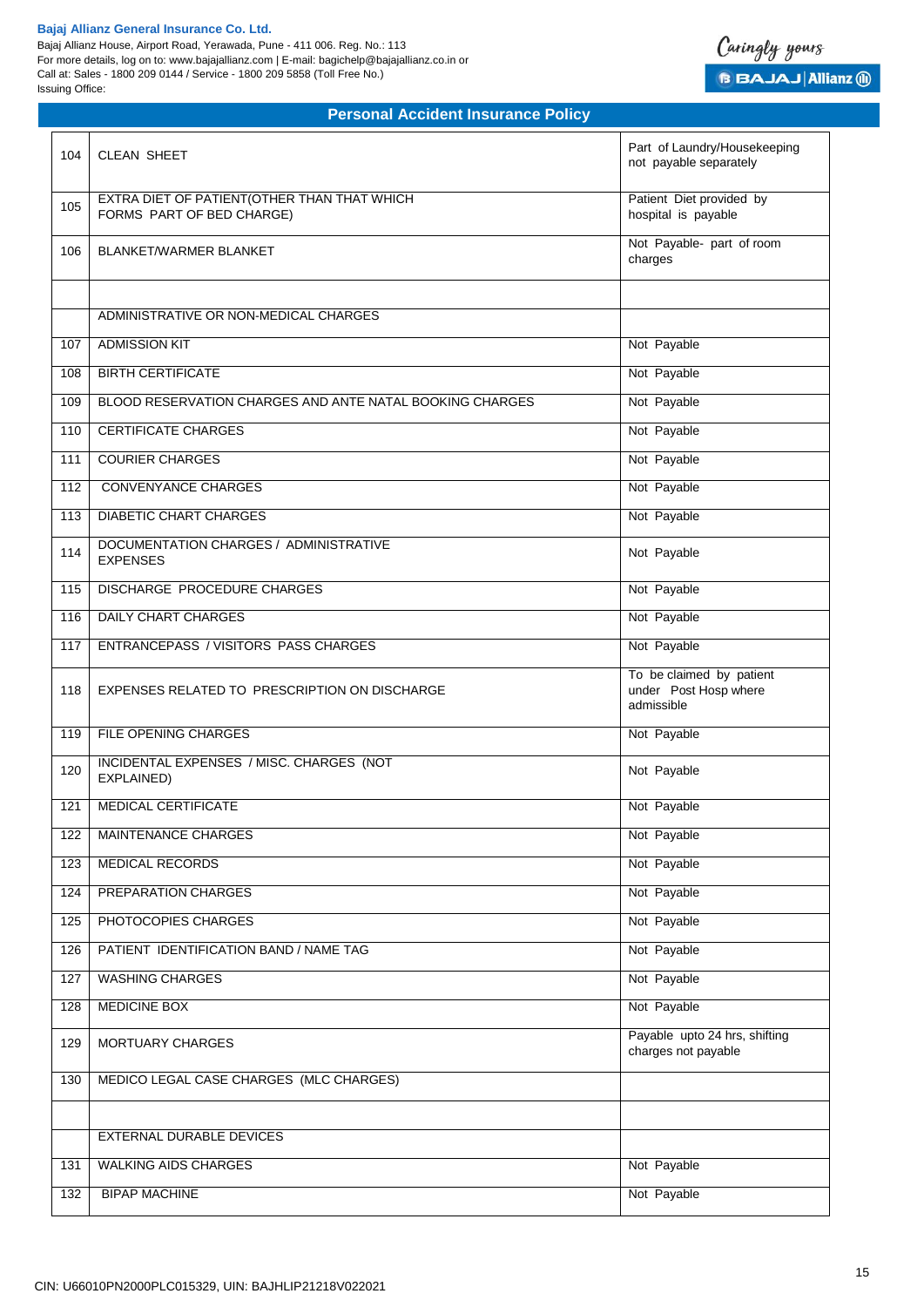Bajaj Allianz House, Airport Road, Yerawada, Pune - 411 006. Reg. No.: 113 For more details, log on to: www.bajajallianz.com | E-mail: bagichelp@bajajallianz.co.in or Call at: Sales - 1800 209 0144 / Service - 1800 209 5858 (Toll Free No.) Issuing Office:



| 133 | <b>COMMODE</b>                                                   | Not Payable                                                                                                                                                                                                                 |
|-----|------------------------------------------------------------------|-----------------------------------------------------------------------------------------------------------------------------------------------------------------------------------------------------------------------------|
| 134 | <b>CPAP/ CAPD EQUIPMENTS</b>                                     | Device not payable                                                                                                                                                                                                          |
| 135 | <b>INFUSION PUMP - COST</b>                                      | Device not payable                                                                                                                                                                                                          |
| 136 | OXYGEN CYLINDER (FOR USAGE OUTSIDE THE HOSPITAL)                 | Not Payable                                                                                                                                                                                                                 |
| 137 | PULSEOXYMETER CHARGES                                            | Device not payable                                                                                                                                                                                                          |
| 138 | <b>SPACER</b>                                                    | Not Payable                                                                                                                                                                                                                 |
| 139 | <b>SPIROMETRE</b>                                                | Device not payable                                                                                                                                                                                                          |
| 140 | SP0 2PROBE                                                       | Not Payable                                                                                                                                                                                                                 |
| 141 | <b>NEBULIZER KIT</b>                                             | Not Payable                                                                                                                                                                                                                 |
| 142 | <b>STEAM INHALER</b>                                             | Not Payable                                                                                                                                                                                                                 |
| 143 | <b>ARMSLING</b>                                                  | Not Payable                                                                                                                                                                                                                 |
| 144 | <b>THERMOMETER</b>                                               | Not Payable (paid by<br>patient)                                                                                                                                                                                            |
| 145 | <b>CERVICAL COLLAR</b>                                           | Not Payable                                                                                                                                                                                                                 |
| 146 | <b>SPLINT</b>                                                    | Not Payable                                                                                                                                                                                                                 |
| 147 | <b>DIABETIC FOOT WEAR</b>                                        | Not Payable                                                                                                                                                                                                                 |
| 148 | KNEE BRACES ( LONG/ SHORT/ HINGED)                               | Not Payable                                                                                                                                                                                                                 |
| 149 | KNEE IMMOBILIZER/SHOULDER IMMOBILIZER                            | Not Payable                                                                                                                                                                                                                 |
| 150 | LUMBOSACRAL BELT                                                 | Essential and should be<br>paid specifically for cases<br>who have undergone<br>surgery of lumbar spine.                                                                                                                    |
| 151 | NIMBUS BED OR WATER OR AIR BED CHARGES                           | Payable for any ICU<br>patient requiring more<br>than 3 days in ICU, all<br>patients with paraplegia<br>/quadriplegia for any reason and<br>at reasonable cost of<br>approximately Rs 200/<br>day                           |
| 152 | AMBULANCE COLLAR                                                 | Not Payable                                                                                                                                                                                                                 |
| 153 | AMBULANCE EQUIPMENT                                              | Not Payable                                                                                                                                                                                                                 |
| 154 | <b>MICROSHEILD</b>                                               | Not Payable                                                                                                                                                                                                                 |
| 155 | ABDOMINAL BINDER                                                 | Essential and should be paid in<br>post surgery patients of major<br>abdominal surgery including<br>TAH, LSCS, incisional hernia<br>repair, exploratory laparotomy for<br>intestinal obstruct ion, liver<br>transplant etc. |
|     | ITEMS PA YABLE IF SUPPORTED BY A PRESCRIPTION                    |                                                                                                                                                                                                                             |
| 156 | BETADINE \ HYDROGEN PEROXIDE\SPIRIT\<br><b>DISINFECTANTS ETC</b> | May be payable when<br>prescribed for patient, not<br>payable for hospital use in OT o<br>r ward or for dressings in<br>hospital                                                                                            |
| 157 | PRIVATE NURSES CHARGES- SPECIAL NURSING CHARGES                  | Post hospitalization<br>nursing charges not<br>Payable                                                                                                                                                                      |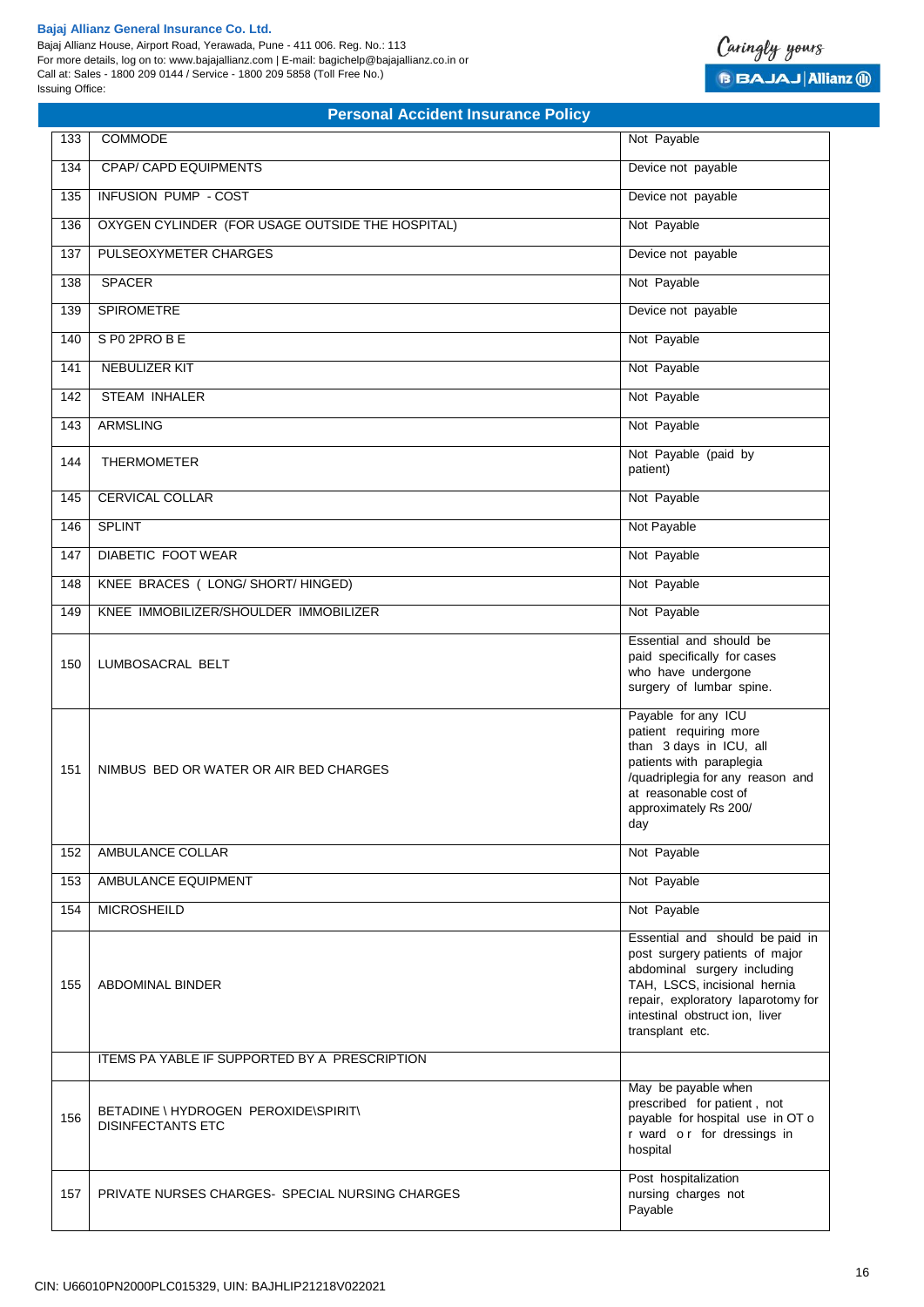Bajaj Allianz House, Airport Road, Yerawada, Pune - 411 006. Reg. No.: 113 For more details, log on to: www.bajajallianz.com | E-mail: bagichelp@bajajallianz.co.in or Call at: Sales - 1800 209 0144 / Service - 1800 209 5858 (Toll Free No.) Issuing Office:



| 158 | NUTRITION PLANNING CHARGES - DIETICIAN CHARGES-<br><b>DIET CHARGES</b>                                  | Patient Diet provided by<br>hospital is payable                                                                                                                                         |
|-----|---------------------------------------------------------------------------------------------------------|-----------------------------------------------------------------------------------------------------------------------------------------------------------------------------------------|
| 159 | <b>SUGAR FREE Tablets</b>                                                                               | Payable -Sugar free<br>variants of admissible<br>medicines are not excluded                                                                                                             |
| 160 | CREAMS POWDERS LOTIONS (Toileteries are not payable only<br>prescribed medical pharmaceuticals payable) | Payable when prescribed                                                                                                                                                                 |
| 161 | <b>Digestion gels</b>                                                                                   | Payable when prescribed                                                                                                                                                                 |
| 162 | <b>ECG ELECTRODES</b>                                                                                   | Upto 5 electrodes are<br>required for every case<br>visiting OT or ICU. For<br>longer stay in ICU, may<br>require a change and at<br>least one set every second<br>day must be payable. |
| 163 | <b>GLOVES</b>                                                                                           | Sterilized Gloves payable /<br>unsterilized gloves not<br>payable                                                                                                                       |
| 164 | <b>HIV KIT</b>                                                                                          | Payable - payable Pre<br>op e ra t iv e screening                                                                                                                                       |
| 165 | LISTERINE/ ANTISEPTIC MOUTHWASH                                                                         | Payable when prescribed                                                                                                                                                                 |
| 166 | <b>LOZENGES</b>                                                                                         | Payable when prescribed                                                                                                                                                                 |
| 167 | <b>MOUTH PAINT</b>                                                                                      | Payable when prescribed                                                                                                                                                                 |
| 168 | <b>NEBULISATION KIT</b>                                                                                 | If used during<br>hospitalization is payable<br>reasonably                                                                                                                              |
| 169 | <b>NOVARAPID</b>                                                                                        | Payable when prescribed                                                                                                                                                                 |
| 170 | VOLINI GEL/ ANALGESIC GEL                                                                               | Payable when prescribed                                                                                                                                                                 |
| 171 | <b>ZYTEE GEL</b>                                                                                        | Payable when prescribed                                                                                                                                                                 |
| 172 | <b>VACCINATION CHARGES</b>                                                                              | Routine Vaccination not<br>Payable / Post Bite<br>Vaccination Payable                                                                                                                   |
|     | PART OF HOSPITAL'S OWN COSTS AND NOT PA YA BLE                                                          |                                                                                                                                                                                         |
| 173 | AHD                                                                                                     | Not Payable - Part of<br>Hospital's internal Cost                                                                                                                                       |
| 174 | ALCOHOL SWABES                                                                                          | Not Payable - Part of<br>Hospital's internal Cost                                                                                                                                       |
| 175 | <b>SCRUB SOLUTION/STERILLIUM</b>                                                                        | Not Payable - Part of<br>Hospital's internal Cost                                                                                                                                       |
|     | <b>OTHERS</b>                                                                                           |                                                                                                                                                                                         |
| 176 | VACCINE CHARGES FOR BABY                                                                                | Payable                                                                                                                                                                                 |
| 177 | <b>AESTHETIC TREATMENT / SURGERY</b>                                                                    | Not Payable                                                                                                                                                                             |
| 178 | <b>TPA CHARGES</b>                                                                                      | Not Payable                                                                                                                                                                             |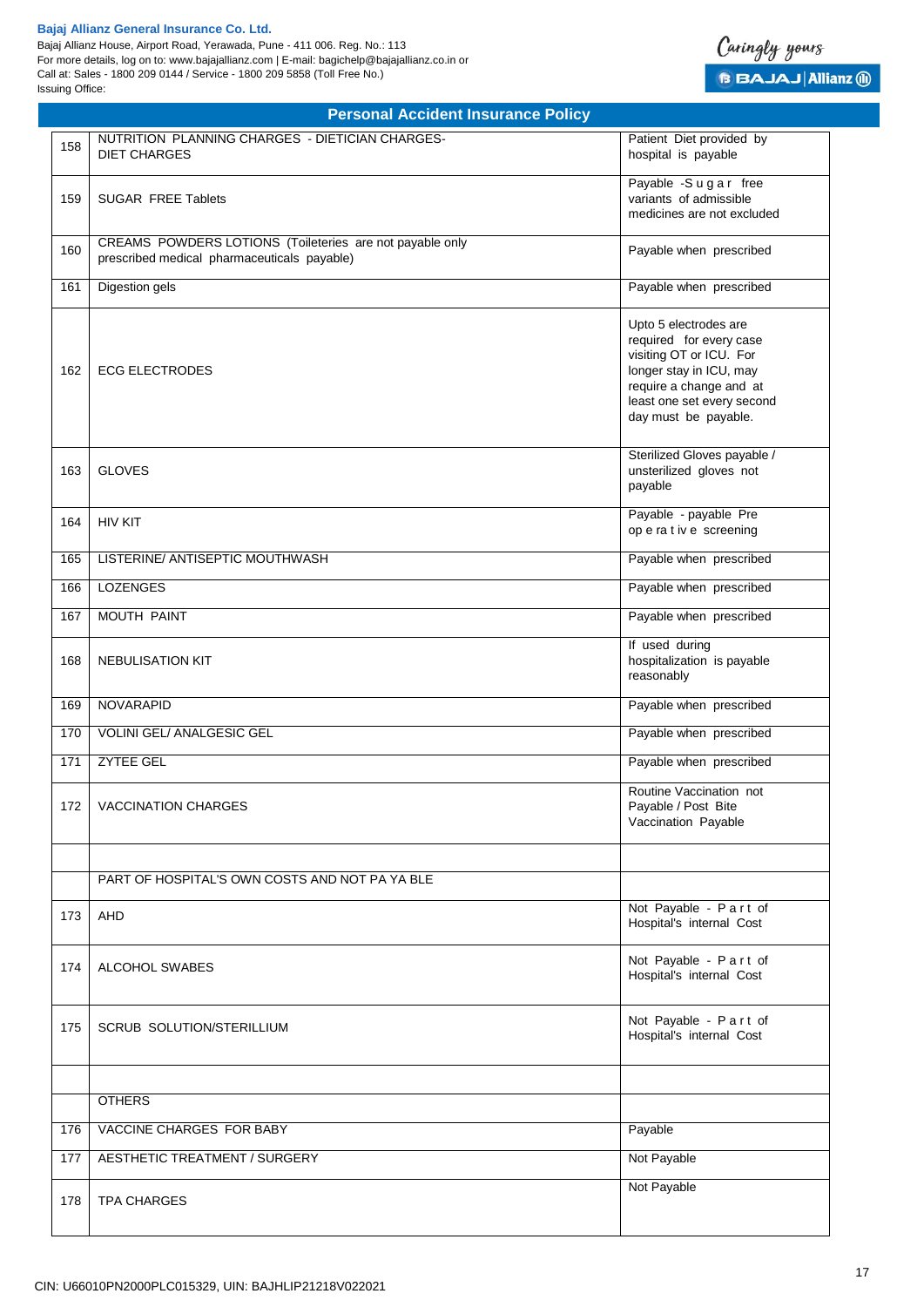Bajaj Allianz House, Airport Road, Yerawada, Pune - 411 006. Reg. No.: 113 For more details, log on to: www.bajajallianz.com | E-mail: bagichelp@bajajallianz.co.in or Call at: Sales - 1800 209 0144 / Service - 1800 209 5858 (Toll Free No.) Issuing Office:



|     | <b>Personal Accident Insurance Policy</b>                                        |                                                                                                                                 |
|-----|----------------------------------------------------------------------------------|---------------------------------------------------------------------------------------------------------------------------------|
| 179 | VISCO BELT CHARGES                                                               | Not Payable                                                                                                                     |
| 180 | ANY KIT WITH NO DETAILS MENTIONED [DELIVERY KIT,<br>ORTHOKIT, RECOVERY KIT, ETC] | Not Payable                                                                                                                     |
| 181 | <b>EXAMINATION GLOVES</b>                                                        | Not Payable                                                                                                                     |
| 182 | <b>KIDNEY TRAY</b>                                                               | Not Payable                                                                                                                     |
| 183 | <b>MASK</b>                                                                      | Not Payable                                                                                                                     |
| 184 | <b>OUNCE GLASS</b>                                                               | Not Payable                                                                                                                     |
| 185 | OUTSTATION CONSULTANT'S/ SURGEON'S FEES                                          | Not payable, except for<br>telemedicine consultations<br>w here covered by policy                                               |
| 186 | <b>OXYGEN MASK</b>                                                               | Not Payable                                                                                                                     |
| 187 | PAPER GLOVES                                                                     | Not Payable                                                                                                                     |
| 188 | PELVIC TRACTION BELT                                                             | Should be payable in case<br>of PI VI) requiring<br>traction as this is<br>generally not reused                                 |
| 189 | REFERAL DOCTOR'S FEES                                                            | Not Payable                                                                                                                     |
| 190 | ACCU CHECK (Glucometery/Strips)                                                  | Not payable pre<br>hospitalisation or post<br>hospitalisation / Reports<br>and Charts required /<br>Device not payable          |
| 191 | <b>PAN CAN</b>                                                                   | Not Payable                                                                                                                     |
| 192 | <b>SOFNET</b>                                                                    | Not Payable                                                                                                                     |
| 193 | TROLLY COVER                                                                     | Not Payable                                                                                                                     |
| 194 | UROMETER, URINE JUG                                                              | Not Payable                                                                                                                     |
| 195 | <b>AMBULANCE</b>                                                                 | Payable-Ambulance from home<br>to hospital or<br>inter hospital<br>shifts is payable/ RTA as specific<br>requirement is payable |
| 196 | <b>TEGADERM / VASOFIX SAFETY</b>                                                 | Payable - maximum of 3<br>in 48 hrs and than 1 in 24<br>hrs                                                                     |
| 197 | <b>URINE BAG</b>                                                                 | Payable w here medically<br>necessary till a reasonable cost -<br>maximum 1 per 24hrs                                           |
| 198 | <b>SOFTOVAC</b>                                                                  | Not Payable                                                                                                                     |
| 199 | <b>STOCKINGS</b>                                                                 | Essential for case like<br>CABG etc. where it<br>should be paid.                                                                |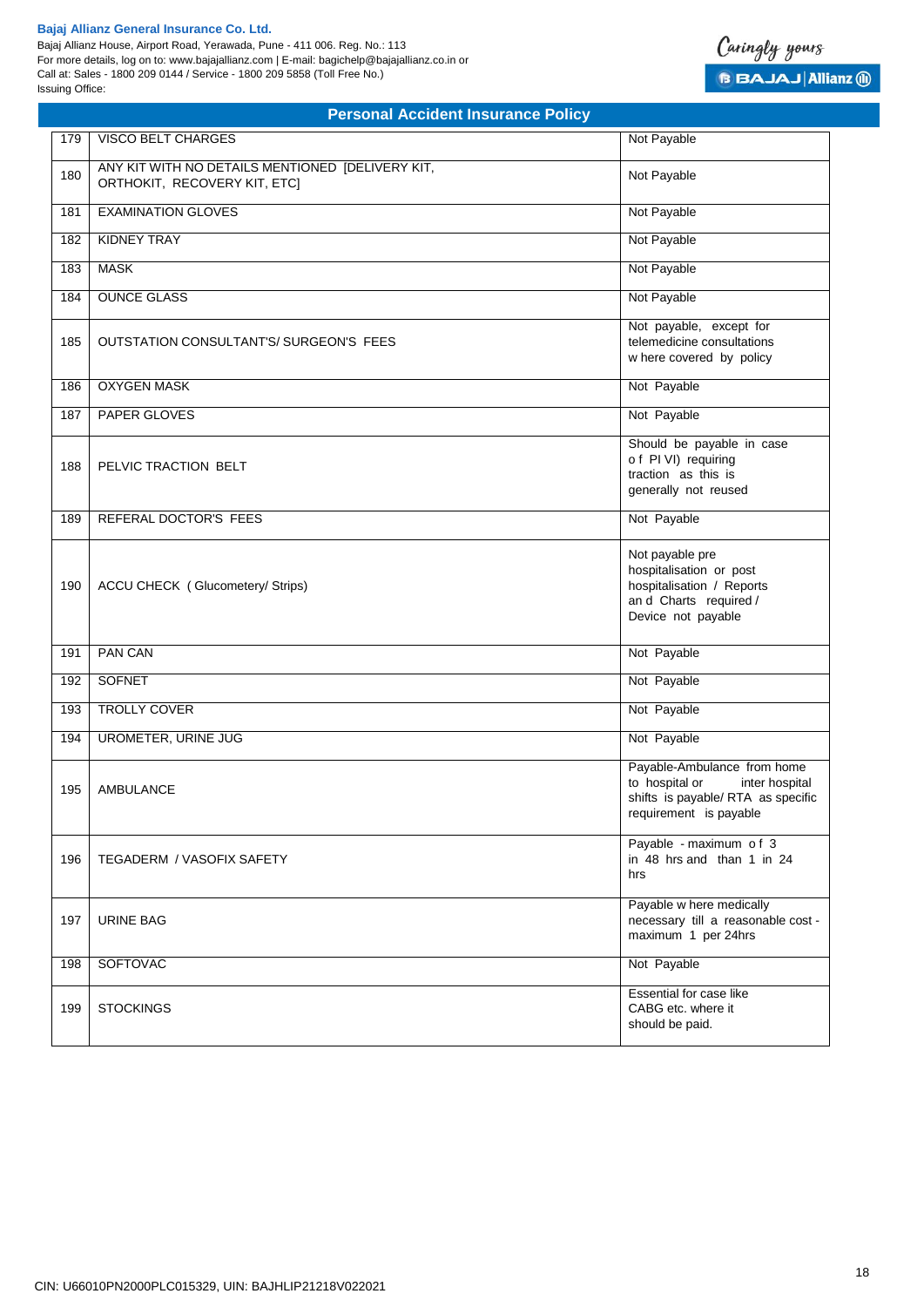Bajaj Allianz House, Airport Road, Yerawada, Pune - 411 006. Reg. No.: 113 For more details, log on to: www.bajajallianz.com | E-mail: bagichelp@bajajallianz.co.in or Call at: Sales - 1800 209 0144 / Service - 1800 209 5858 (Toll Free No.) Issuing Office:



# **Personal Accident Insurance Policy**

## **Annexure II:**

# **Contact details of the Ombudsman offices**

| <b>Office Details</b>                                                                                                                                                                                                                                                                             | <b>Jurisdiction of Office</b><br><b>Union Territory, District)</b>                                                                                           |  |
|---------------------------------------------------------------------------------------------------------------------------------------------------------------------------------------------------------------------------------------------------------------------------------------------------|--------------------------------------------------------------------------------------------------------------------------------------------------------------|--|
| <b>AHMEDABAD -</b><br>Insurance Ombudsman<br>Office of the Insurance Ombudsman,<br>Jeevan Prakash Building, 6th floor,<br>Tilak Marg, Relief Road,<br>AHMEDABAD - 380 001.<br>Tel.: 079 - 25501201/02/05/06<br>Email: bimalokpal.ahmedabad@cioins.co.in                                           | Gujarat, Dadra & Nagar Haveli, Daman and Diu                                                                                                                 |  |
| <b>BENGALURU -</b><br>Insurance Ombudsman<br>Office of the Insurance Ombudsman,<br>Jeevan Soudha Building, PID No. 57-27-N-19<br>Ground Floor, 19/19, 24th Main Road,<br>JP Nagar, Ist Phase, Bengaluru - 560 078.<br>Tel.: 080 - 26652048 / 26652049<br>Email: bimalokpal.bengaluru@cioins.co.in | Karnataka.                                                                                                                                                   |  |
| <b>BHOPAL-</b><br>Insurance Ombudsman<br>Office of the Insurance Ombudsman,<br>Janak Vihar Complex, 2nd Floor,<br>6, Malviya Nagar, Opp. Airtel Office,<br>Near New Market, Bhopal - 462 003.<br>Tel.: 0755 - 2769201 / 2769202<br>Email: bimalokpal.bhopal@cioins.co.in                          | Madhya Pradesh<br>Chattisgarh.                                                                                                                               |  |
| <b>BHUBANESHWAR-</b><br>Insurance Ombudsman<br>Office of the Insurance Ombudsman,<br>62, Forest park,<br>Bhubaneswar - 751 009.<br>Tel.: 0674 - 2596461 /2596455<br>Email: bimalokpal.bhubaneswar@cioins.co.in                                                                                    | Orissa.                                                                                                                                                      |  |
| <b>CHANDIGARH -</b><br>Insurance Ombudsman<br>Office of the Insurance Ombudsman,<br>S.C.O. No. 101, 102 & 103, 2nd Floor,<br>Batra Building, Sector 17 - D,<br>Chandigarh $-160$ 017.<br>Tel.: 0172 - 2706196 / 2706468<br>Email: bimalokpal.chandigarh@cioins.co.in                              | Punjab, Haryana (excluding Gurugram, Faridabad, Sonepat and<br>Bahadurgarh), Himachal Pradesh, Union Territories of Jammu &<br>Kashmir, Ladakh & Chandigarh. |  |
| <b>CHENNAI -</b><br>Insurance Ombudsman<br>Office of the Insurance Ombudsman,<br>Fatima Akhtar Court, 4th Floor, 453,<br>Anna Salai, Teynampet,<br>CHENNAI - 600 018.<br>Tel.: 044 - 24333668 / 24335284<br>Email: bimalokpal.chennai@cioins.co.in                                                | Tamil Nadu, PuducherryTown and Karaikal (which are part of Puducherry)                                                                                       |  |
| DELHI-<br>Insurance Ombudsman<br>Office of the Insurance Ombudsman,<br>2/2 A, Universal Insurance Building,<br>Asaf Ali Road,<br>New Delhi - 110 002.                                                                                                                                             | Delhi & following Districts of Haryana - Gurugram, Faridabad, Sonepat &<br>Bahadurgarh.                                                                      |  |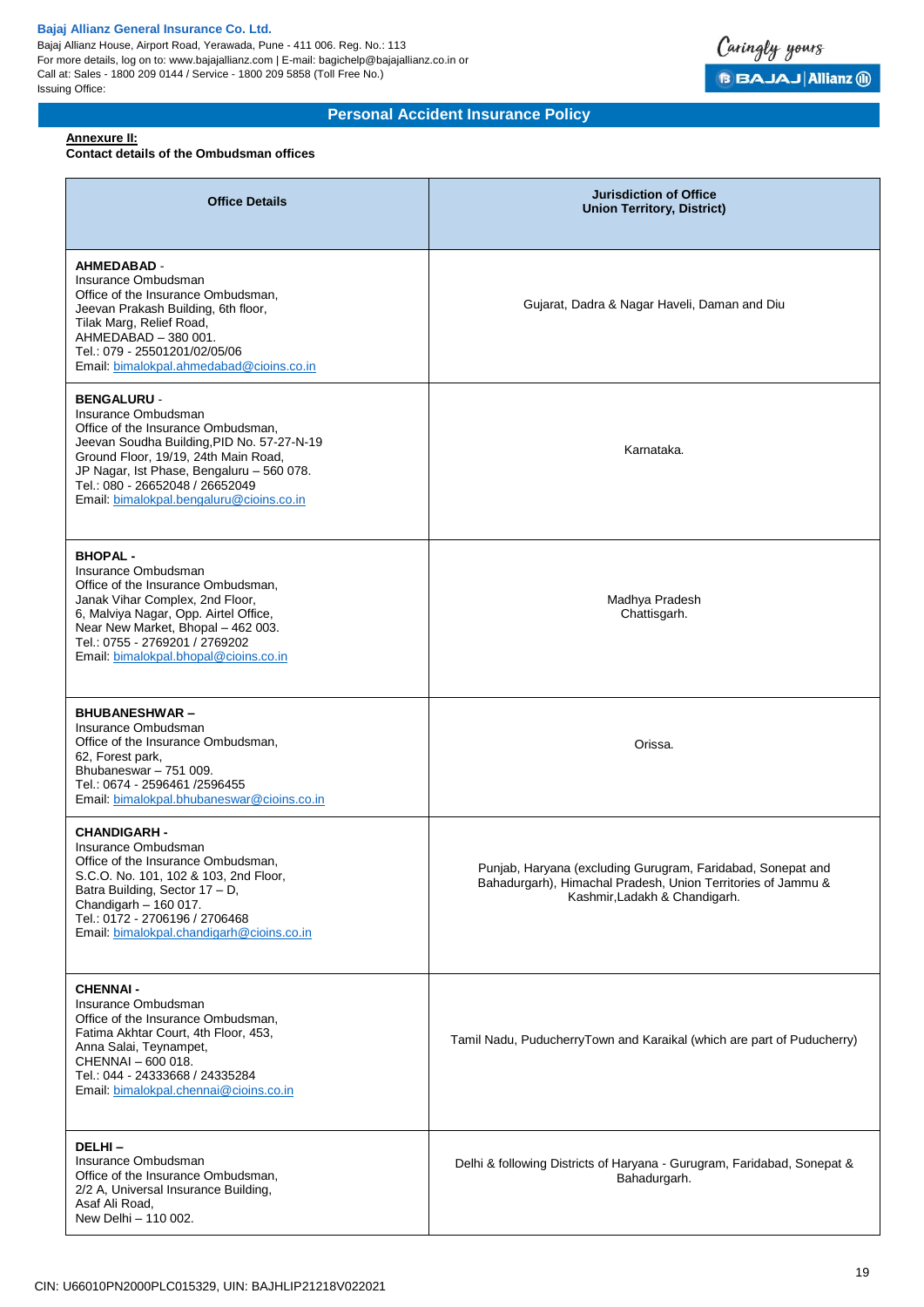Bajaj Allianz House, Airport Road, Yerawada, Pune - 411 006. Reg. No.: 113 For more details, log on to: www.bajajallianz.com | E-mail: bagichelp@bajajallianz.co.in or Call at: Sales - 1800 209 0144 / Service - 1800 209 5858 (Toll Free No.) Issuing Office:



| <b>Office Details</b>                                                                                                                                                                                                                                                             | <b>Jurisdiction of Office</b><br><b>Union Territory, District)</b>                                                                                                                                                                                                                                                                                                                                                                                                                          |
|-----------------------------------------------------------------------------------------------------------------------------------------------------------------------------------------------------------------------------------------------------------------------------------|---------------------------------------------------------------------------------------------------------------------------------------------------------------------------------------------------------------------------------------------------------------------------------------------------------------------------------------------------------------------------------------------------------------------------------------------------------------------------------------------|
| Tel.: 011 - 23232481/23213504<br>Email: bimalokpal.delhi@cioins.co.in                                                                                                                                                                                                             |                                                                                                                                                                                                                                                                                                                                                                                                                                                                                             |
| <b>GUWAHATI-</b><br>Insurance Ombudsman<br>Office of the Insurance Ombudsman,<br>Jeevan Nivesh, 5th Floor,<br>Nr. Panbazar over bridge, S.S. Road,<br>Guwahati - 781001(ASSAM).<br>Tel.: 0361 - 2632204 / 2602205<br>Email: bimalokpal.guwahati@cioins.co.in                      | Assam, Meghalaya, Manipur, Mizoram, Arunachal Pradesh, Nagaland and<br>Tripura.                                                                                                                                                                                                                                                                                                                                                                                                             |
| <b>HYDERABAD -</b><br>Insurance Ombudsman<br>Office of the Insurance Ombudsman,<br>6-2-46, 1st floor, "Moin Court",<br>Lane Opp. Saleem Function Palace,<br>A. C. Guards, Lakdi-Ka-Pool, Hyderabad - 500 004.<br>Tel.: 040 - 23312122<br>Email: bimalokpal.hyderabad@cioins.co.in | Andhra Pradesh, Telangana, Yanam and part of Union Territory of<br>Puducherry.                                                                                                                                                                                                                                                                                                                                                                                                              |
| <b>JAIPUR -</b><br>Insurance Ombudsman<br>Office of the Insurance Ombudsman,<br>Jeevan Nidhi - Il Bldg., Gr. Floor,<br>Bhawani Singh Marg,<br>Jaipur - 302 005.<br>Tel.: 0141 - 2740363<br>Email: bimalokpal.jaipur@cioins.co.in                                                  | Rajasthan.                                                                                                                                                                                                                                                                                                                                                                                                                                                                                  |
| <b>ERNAKULAM-</b><br>Insurance Ombudsman<br>Office of the Insurance Ombudsman,<br>2nd Floor, Pulinat Bldg.,<br>Opp. Cochin Shipyard, M. G. Road,<br>Ernakulam - 682 015.<br>Tel.: 0484 - 2358759 / 2359338<br>Email: bimalokpal.ernakulam@cioins.co.in                            | Kerala, Lakshadweep, Mahe-a part of Union Territory of Puducherry.                                                                                                                                                                                                                                                                                                                                                                                                                          |
| KOLKATA -<br>Insurance Ombudsman<br>Office of the Insurance Ombudsman.<br>Hindustan Bldg. Annexe, 4th Floor,<br>4, C.R. Avenue,<br>KOLKATA - 700 072.<br>Tel.: 033 - 22124339 / 22124340<br>Email: bimalokpal.kolkata@cioins.co.in                                                | West Bengal, Sikkim, Andaman & Nicobar Islands.                                                                                                                                                                                                                                                                                                                                                                                                                                             |
| <b>LUCKNOW-</b><br>Insurance Ombudsman<br>Office of the Insurance Ombudsman,<br>6th Floor, Jeevan Bhawan, Phase-II,<br>Nawal Kishore Road, Hazratganj,<br>Lucknow - 226 001.<br>Tel.: 0522 - 2231330 / 2231331<br>Email: bimalokpal.lucknow@cioins.co.in                          | Districts of Uttar Pradesh: Lalitpur, Jhansi, Mahoba, Hamirpur, Banda,<br>Chitrakoot, Allahabad, Mirzapur, Sonbhabdra, Fatehpur, Pratapgarh,<br>Jaunpur, Varanasi, Gazipur, Jalaun, Kanpur, Lucknow, Unnao, Sitapur,<br>Lakhimpur, Bahraich, Barabanki, Raebareli, Sravasti, Gonda, Faizabad,<br>Amethi, Kaushambi, Balrampur, Basti, Ambedkarnagar, Sultanpur,<br>Maharajgang, Santkabirnagar, Azamgarh, Kushinagar, Gorkhpur, Deoria,<br>Mau, Ghazipur, Chandauli, Ballia, Sidharathnagar |
| <b>MUMBAI-</b><br>Insurance Ombudsman<br>Office of the Insurance Ombudsman,<br>3rd Floor, Jeevan Seva Annexe,<br>S. V. Road, Santacruz (W),<br>Mumbai - 400 054.                                                                                                                  | Goa, Mumbai Metropolitan Region (excluding Navi Mumbai & Thane).                                                                                                                                                                                                                                                                                                                                                                                                                            |